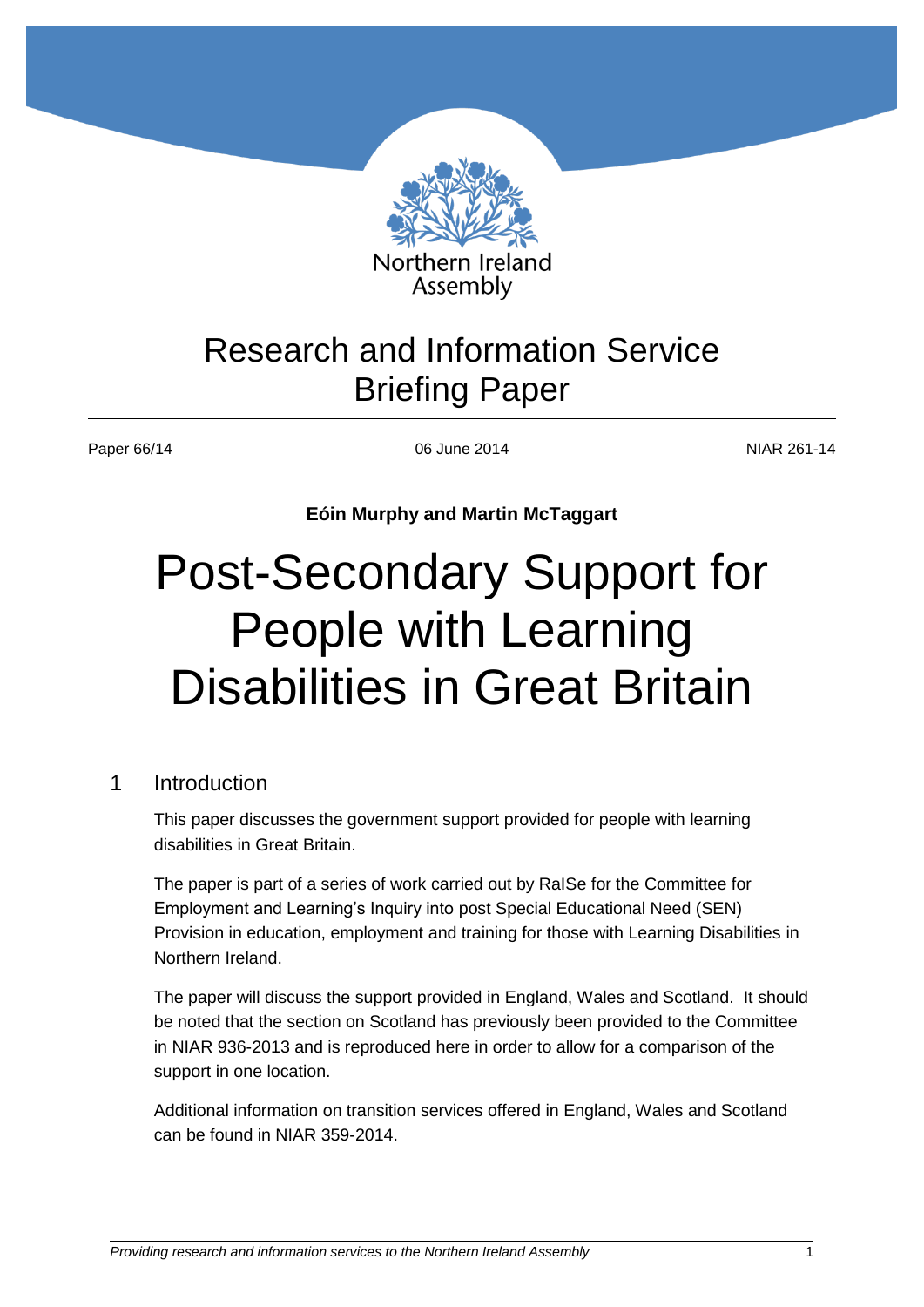# 2 Key Points

# **England**

- There are a number of pieces of legislation which govern the rights of disabled people in England including the recent Children and Families Act, 2014;
- There are two main strategies in operation in England that may be of note: Valuing People Now, 2009; and Fulfilling Potential – Making It Happen, 2013;
- Valuing People Now is the follow up strategy to 2001's Valuing People, the UK Government's strategy for people with learning disabilities;
- Fulfilling Potential is the UK Government's disability strategy. It:

*…emphasises the need for innovative cross sector partnerships with disabled people and their organisations and promoting new ways of working to deliver meaningful outcomes.*

 The Office for Disability Issues (ODI) is a unit within the Department for Work Pensions. It works across Departments and acts as the lead on:

*…the government's vision of enabling disabled people to realise their aspirations and fulfil their potential.*

- The 2001 Valuing People strategy established Learning Disability Partnership Boards (LDPBs);
- **EXECT** Local Council Chief Executives are responsible for ensuing LDPBs are put in place, with membership expected to include senior representatives from social services, health bodies, education and community development organisations;
- The Supported Internship Programme (SIP) launched in July 2013 offers:

*Specialised employment-focused study programmes for young people aged 16 to 24 with complex learning difficulties and disabilities.*

• The scheme can be offered by FE Colleges, sixth forms and independent specialist advisers;

#### **Wales**

- In 2008, legislative competence in Wales was expanded to include aspects of education and training for people with learning disabilities;
- The Social Services and Well-Being Act 2014 is the most recent piece of relevant legislation and provides for a number of supports for people with learning disabilities including improving the well-being outcomes for people who need care and support, and carers who need support;
- In 2007, the Welsh Government issued a new "Statement on policy and practice for Adults with a Learning Disability";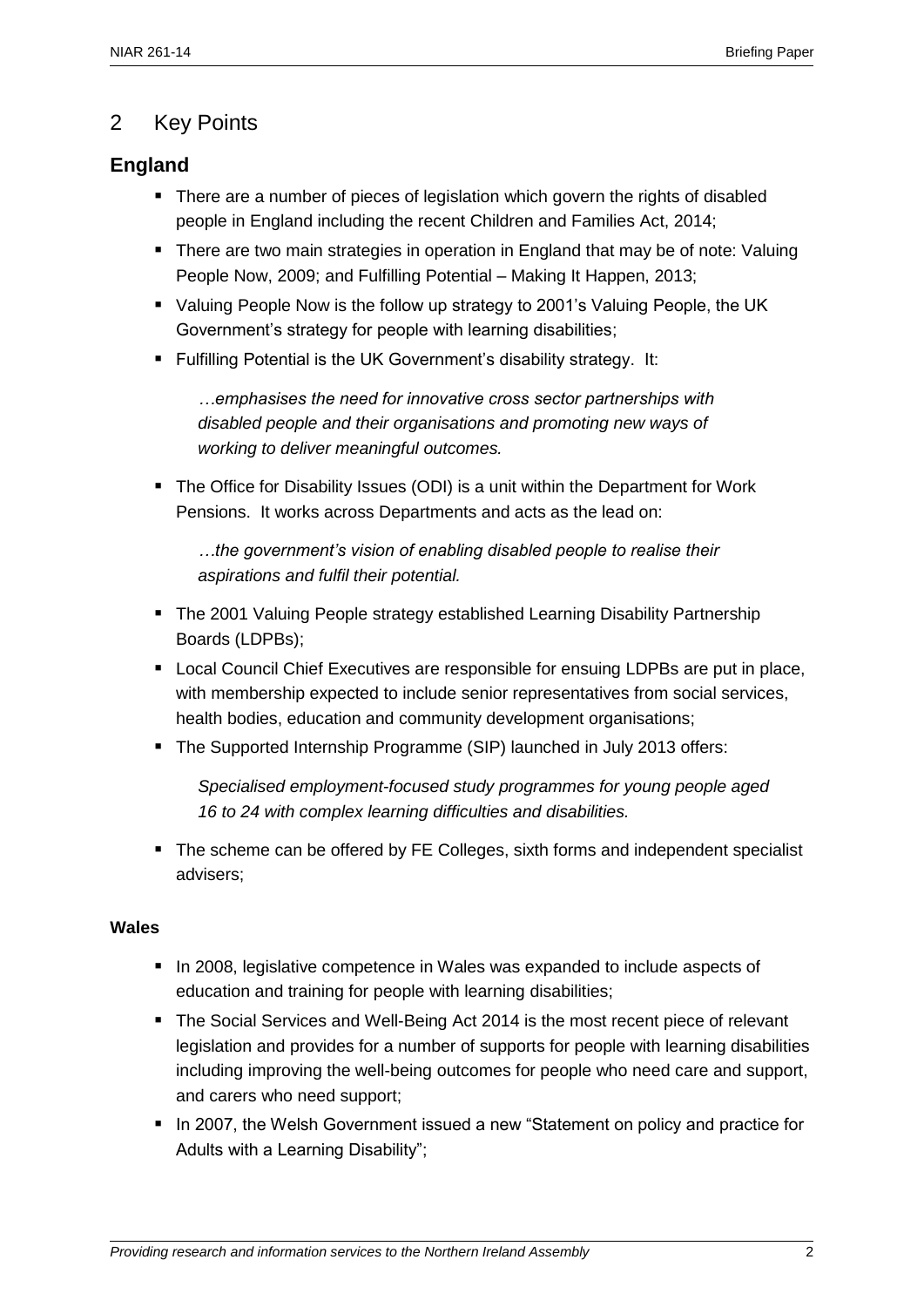- **This provides strategy guidance on the development and delivery of services and** support for adults with learning disabilities;
- Learning Disability Wales (LDW) is the collective voice of the voluntary sector in Wales which promotes the rights of both children and adults with a learning disability to have valued lives. LDW outlines its mission as to '*Create a Wales that values and includes every child, young person and adult with a learning disability*';
- In the year 2012 to 2013, LDW helped over 400 people learn and develop their skills by providing 35 training courses across Wales;
- The Learning Disability Advisory Group (LDAG) was established by the Welsh Government in 2012. It was developed to:

*Help the Welsh Government shape its learning disability policy on issues such as sustainable social services, tackling health inequalities and social integration and inclusion.*

 An example of a learning disabilities project operated in Wales is Real Opportunities. It works with young people aged 14-19 years old with a Learning Disability, Severe and Complex Needs or an Autistic Spectrum Disorder to help them become as independent as possible in their adult lives;

#### **Scotland**

- It is believed that around 120,000 people in Scotland have some form of learning disability;
- Scotland has enshrined the concept of personal choice in selecting services with the Self-Directed Support (Scotland) Act 2013;
- In June 2013, the Scottish Government published a new strategy for people with learning disabilities, "The Keys to Life". This updated the previous strategy, with 50 recommendations in total falling under nine subject areas;
- A key driver of support for people with learning disabilities is the Scottish Consortium for Learning Disability (SCLD). The SCLD provides a range of services, including training, research and consultancy;
- SCLD also operates a number of projects such as 'Changing Support, Changing Lives' which is intended to drive forward self-directed support; and
- Scotland also provides Local Area Co-ordinators, who are specialised workers tasked with helping people navigate the support system. They also signpost support of note, and help plan and promote independent living.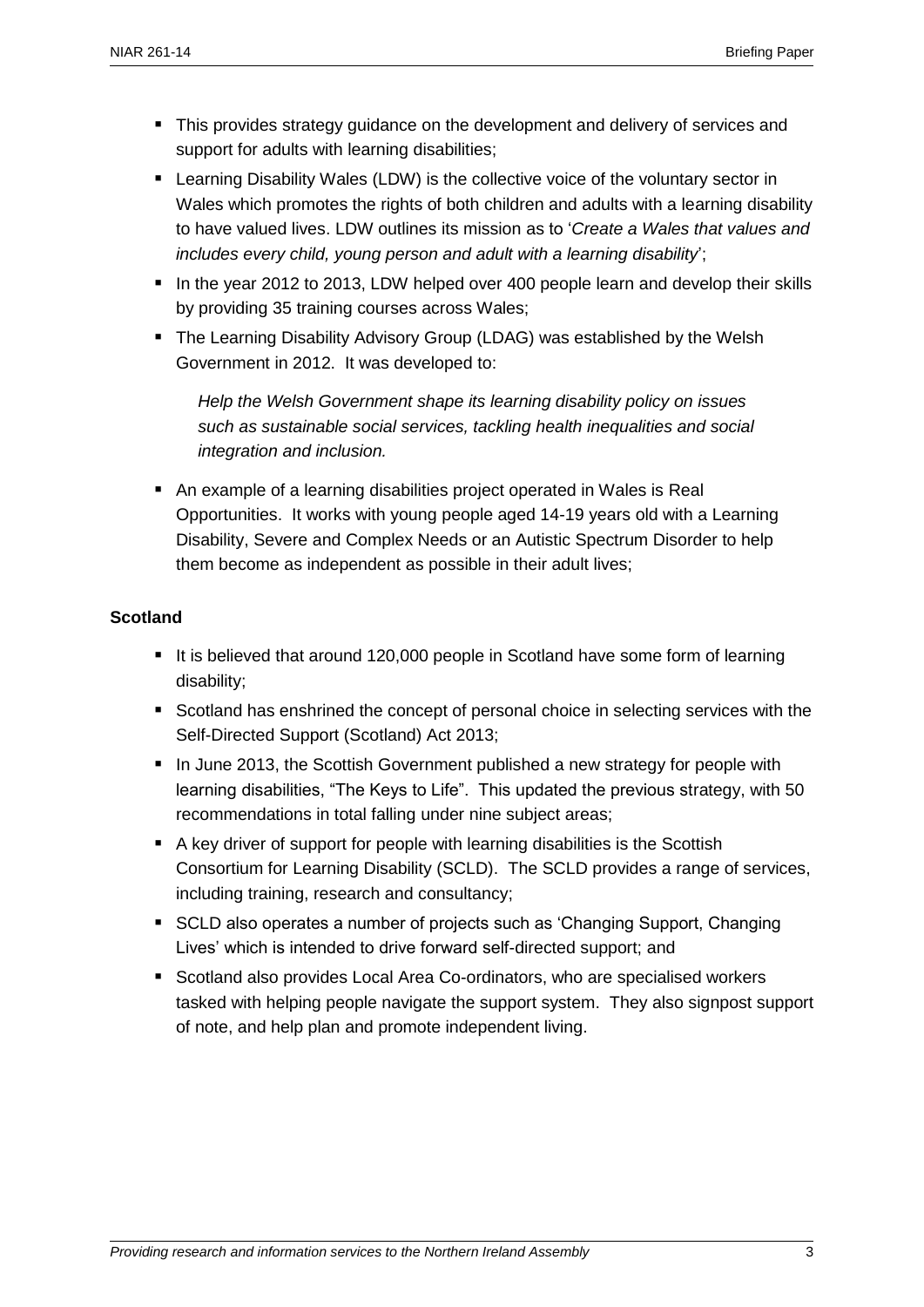# 3 England

This section of the paper discusses the legislation, strategies and support for people with learning disabilities in England.

#### **3.1 Legislation**

There are a number of pieces of legislation which govern the rights of disabled people in England. These include:

- **Learning and Skills Act, 2000:** Placed responsibility for securing provisions for all learners aged 16 – 19 under the Learning and Skills Council (LSC). The LSC was given specific duties to those defined as having a learning disability including securing provision up to the age of 25. The Act also established the Connexions service for young people in England aged 13 – 19, and support for people with LD or disabilities up to the age of  $25$ ;<sup>1</sup>
- **The Children Act, 2004:** Placed additional duties on local authorities with regard to the safeguarding and care of children and young people, including young people with learning disabilities up to the age of  $20<sup>2</sup>$ .
- **The Disability Discrimination Act, 2005:** An update to the 1995 Act, the DDA 2005 placed specific duties on education providers including Further and Higher Education Institutions. These duties included not treating disabled students less favourably and ensuring all students that undertake work placements are given adequate preparation and support;
- **The Disability Equality Duty, 2006:** This is a duty which came into force across public sector bodies. It ensures that these organisations actively and systematically promote equality of opportunity between disabled people and other people;<sup>3</sup>
- **The Equality Act, 2010:** Protects people with disabilities from discrimination and provides legal rights in regards employment, education, access to goods, services and facilities and buying and renting land or property; $4$  and
- **Children and Families Act, 2014:** Introduced reform of the system for children and young people with special education needs (SEN) intended to give children, young people and their parent's greater control and choice up to age 25.<sup>5</sup>

#### **3.2 Strategies**

There are two main strategies in operation in England that may be of note:

 $<sup>1</sup>$  HM Government, June 2007, Progression Through Partnership,</sup>

[http://webarchive.nationalarchives.gov.uk/20130401151715/http://education.gov.uk/publications/eorderingdownload/progr](http://webarchive.nationalarchives.gov.uk/20130401151715/http:/education.gov.uk/publications/eorderingdownload/progression_through_partnership.pdf) [ession\\_through\\_partnership.pdf](http://webarchive.nationalarchives.gov.uk/20130401151715/http:/education.gov.uk/publications/eorderingdownload/progression_through_partnership.pdf)

<sup>&</sup>lt;sup>2</sup> Ibid

 $3$  lbid

<sup>4</sup> GOV.UK, Disability Rights,<https://www.gov.uk/rights-disabled-person/the-equality-act-2010-and-un-convention>

<sup>5</sup> GOV.UK, 13 March 2014, Landmark Children and Families Act 2014 gains royal assent, <https://www.gov.uk/government/news/landmark-children-and-families-act-2014-gains-royal-assent>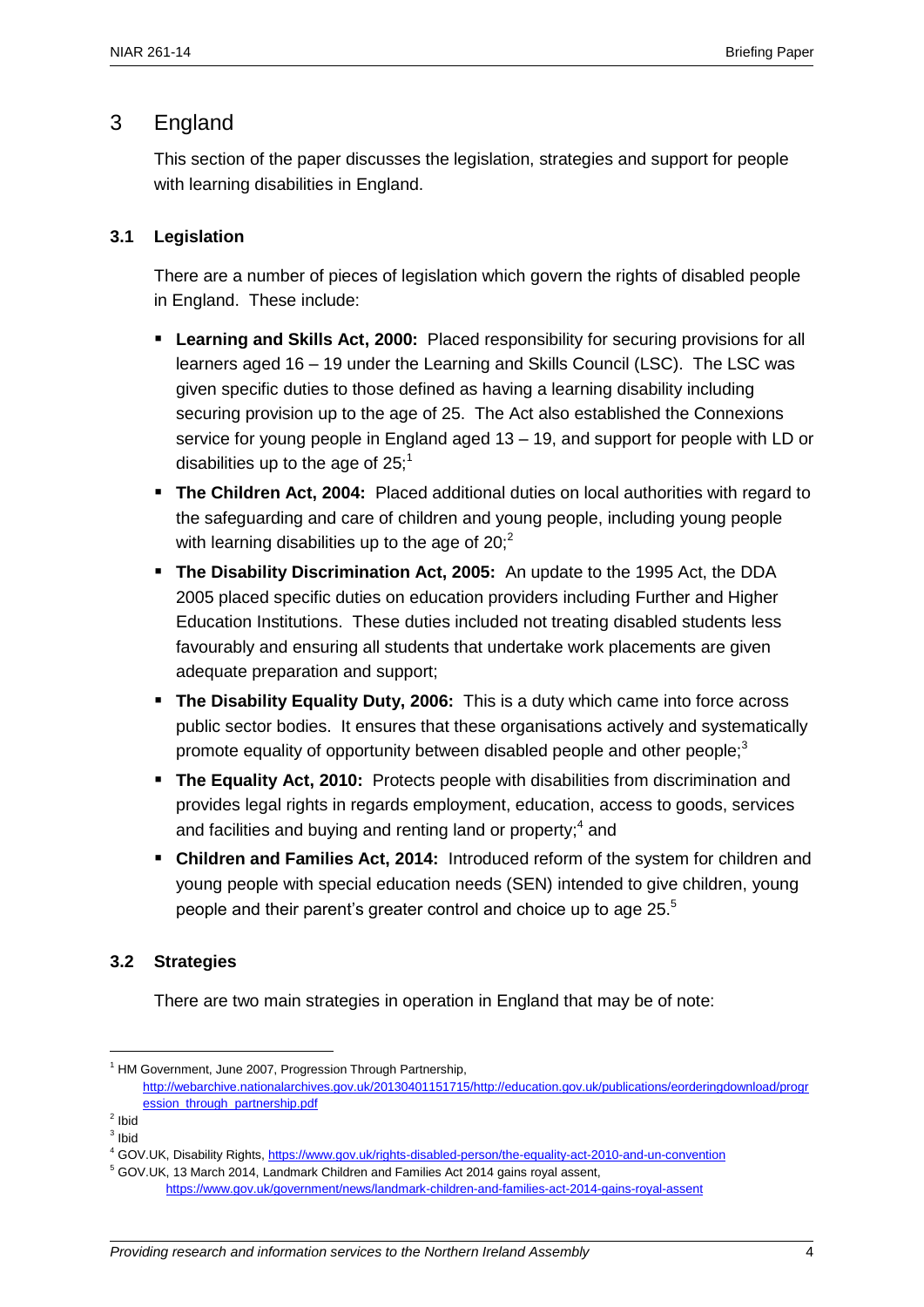- Valuing People Now, 2009; and
- **Fulfilling Potential Making It Happen, 2014.**

#### **3.2.1 Valuing People Now**

Valuing People Now is the follow up strategy to 2001's Valuing People, the UK Government's strategy for people with learning disabilities.<sup>6</sup>

The 2001 strategy established four guiding principles:

- **Rights:** People with learning disabilities and their families have the same human rights as everyone else;
- **Independent living:** All disabled people should have greater choice and control over the support they need to go about their daily lives; greater access to housing, education, employment, leisure and transport opportunities and to participation in family and community life;
- **Control:** People with learning disabilities should be involved in and in control of decisions made about their lives. They should have the information and support to understand the different options and their implications and consequences, so people can make informed decisions about their own lives; and
- **Inclusion:** People with learning disabilities should be able to participate in all the aspects of community – to work, learn, get about and meet people, be part of social networks and access goods and services – and to have the support to do so.

The 2001 strategy was considered successful but areas in need of further development were identified, including:<sup>7</sup>

- Only one in ten of those known to social services had any form of paid employment, and of those very few work more than 16 hours a week;
- **More than 30% of people with learning disabilities live in residential care homes, a** significant proportion of which are miles away from their place of origin and their families; and
- **The social exclusion Task Force identified people with moderate and severe** learning disabilities as one of the most excluded groups in society.

A consultation was carried out in 2008 which identified priority areas for people with learning disabilities and their families, with the new strategy published in 2009.

The strategy set out key policy objectives for the period 2009 – 2012. These objectives included supporting people with learning disabilities and their families to: $8$ 

7 Ibid  $^8$  Ibid

<sup>6</sup> HM Government, January 2009, Valuing People Now,

[http://webarchive.nationalarchives.gov.uk/20130107105354/http://www.dh.gov.uk/prod\\_consum\\_dh/groups/dh\\_digitalasse](http://webarchive.nationalarchives.gov.uk/20130107105354/http:/www.dh.gov.uk/prod_consum_dh/groups/dh_digitalassets/documents/digitalasset/dh_093375.pdf) [ts/documents/digitalasset/dh\\_093375.pdf](http://webarchive.nationalarchives.gov.uk/20130107105354/http:/www.dh.gov.uk/prod_consum_dh/groups/dh_digitalassets/documents/digitalasset/dh_093375.pdf)

*Providing research and information services to the Northern Ireland Assembly* 5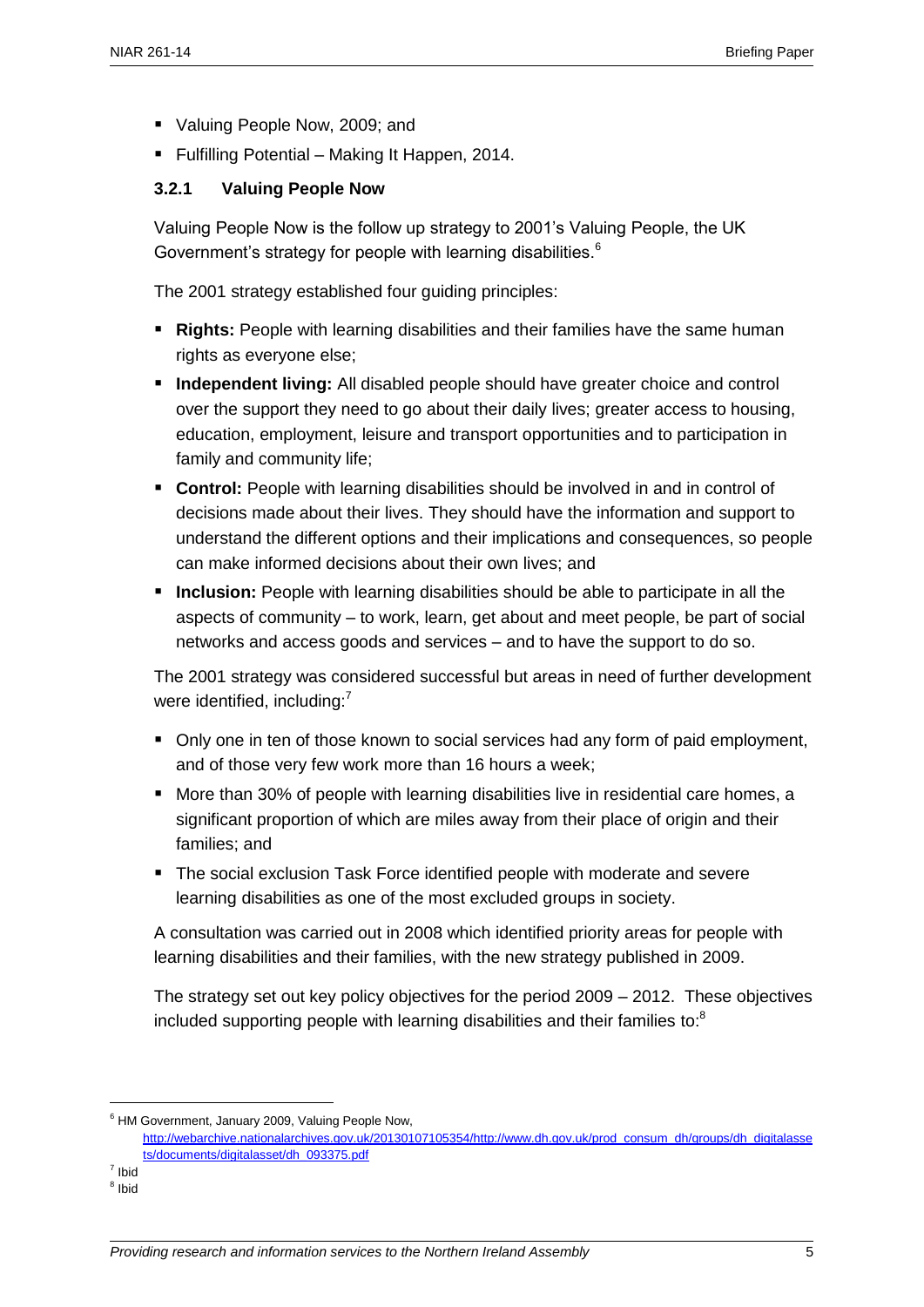- Have greater choice and control over their lives and have support to develop person centred plans;
- Be supported into paid work, including those with more complex needs:
- Have a fulfilling life of their own, beyond services, that includes opportunities to study, work and enjoy leisure and social activities; and
- Be treated as equal citizens in society and supported to enact their rights and fulfil their responsibilities.

A summary report examining the first eighteen months of the new strategy found that:<sup>9</sup>

*The results…show a greater leadership and focus on improving choice of support services for people with learning disabilities, with many examples of excellent practice.*

It went to note, however:

*There remains a continuing wide variation across health and social care in the choice and quality of services and in how money is spent to achieve the best outcomes for individuals.*

Following a review of available information, the strategy does not seem to have been updated since its publication in 2009. However, a number of Councils in England appear to be still using the strategy in their delivery of services to people with learning disabilities.

For example, Kent County Council is currently operating under a three year partnership strategy based on Valuing People Now.<sup>10</sup>

#### **3.2.2 Fulfilling Potential – Making it Happen**

Fulfilling Potential is the UK Government's disability strategy. It: $11$ 

*…emphasises the need for innovative cross sector partnerships with disabled people and their organisations and promoting new ways of working to deliver meaningful outcomes.*

Launched in July 2013, it includes an action plan of activities. The actions fall under eight broad categories, including education and employment. The following Actions directly related to those with learning disabilities:<sup>12</sup>

 $\overline{a}$ 

<http://www.kentldpb.org.uk/Libraries/Local/881/Docs/Partnership%20Strategy/LDmaindocument.pdf>

<sup>9</sup> Department of Health, December 2010, Valuing People Now: Summary Report March 2009 – September 2010, [https://www.gov.uk/government/uploads/system/uploads/attachment\\_data/file/215891/dh\\_122387.pdf](https://www.gov.uk/government/uploads/system/uploads/attachment_data/file/215891/dh_122387.pdf)

<sup>&</sup>lt;sup>10</sup> Kent County Council, Making 'Valuing People Now' Happen in Kent,

<sup>&</sup>lt;sup>11</sup> Department for Work and Pensions, Office for Disability Issues, Fulfilling Potential[, http://odi.dwp.gov.uk/fulfilling](http://odi.dwp.gov.uk/fulfilling-potential/index.php)[potential/index.php](http://odi.dwp.gov.uk/fulfilling-potential/index.php)

<sup>&</sup>lt;sup>12</sup> Department for Work and Pensions, Office for Disability Issues, Fulfilling Potential Action Plan, <http://odi.dwp.gov.uk/docs/fulfilling-potential/making-it-happen-action-plan.pdf>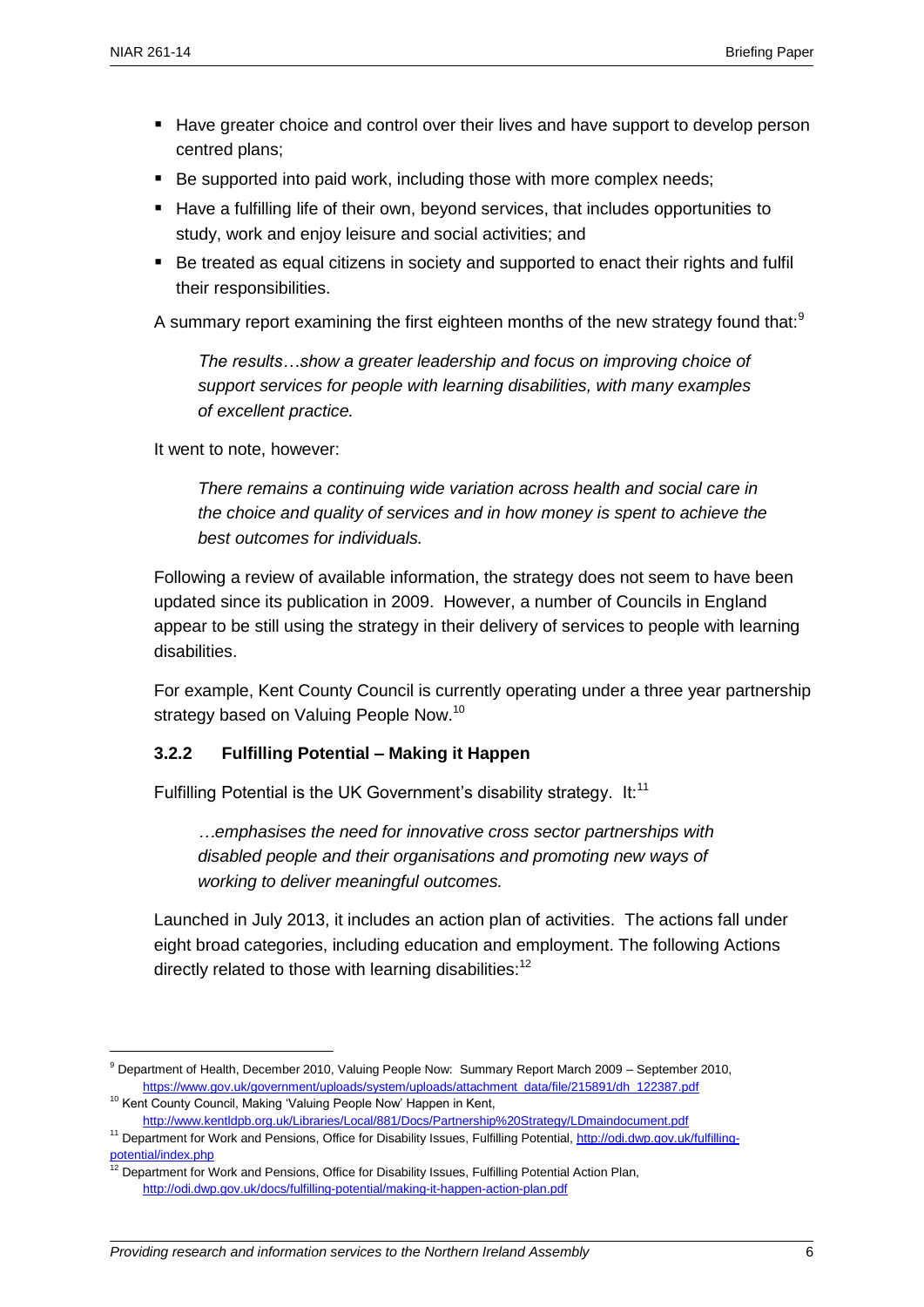- Trial a Supported Internships model in FE colleges, for 16-25 year olds with the most complex learning difficulties or disabilities, as announced in 'Support and aspiration: Progress and next steps';
- Reduce health inequalities and promote equality;
- Develop an NHS Outcomes Framework indicator to address health inequalities and outcomes for people such as those with learning disabilities;
- **EXTER** Commission an inquiry to investigate premature and avoidable deaths of people with learning disabilities;
- Work with independent advocacy organisations to drive up the quality of the advocacy available to disabled people;
- **Consider the introduction of a birth to 25 single assessment process and Education,** Health and Care Plan;
- **Establish local Healthwatch, which will ensure the views of disabled people are** represented in health and social care;
- **IMPROVE PROCEDURES FOR IDENTIFYING DEADLED FOR IDENTIFYING** Interpretational extension in the arning disabilities, and ensure that they are not disadvantaged; and
- Work across Government to ensure that frontline staff have appropriate and effective disability awareness training, and to encourage other public and private sector providers to do so.

As can be seen above, the actions cover a broad range of departmental remits including health, education and Justice.

#### **3.3 Delivery Bodies**

 $\overline{a}$ 

This section of the paper discusses two of the public sector organisations in England which are responsible for the delivery of services to people with learning disabilities. The organisations discussed are the Office for Disability Issues and the Learning Disability Partnership Boards.

#### **3.3.1 Office for Disability Issues**

The Office for Disability Issues (ODI) is a unit within the Department for Work Pensions. It works across Departments and acts as the lead on:<sup>13</sup>

*…the government's vision of enabling disabled people to realise their aspirations and fulfil their potential.*

The ODI was established in 2005 and works towards disability equality by: $14$ 

**EXECT** Leading the government's work on disability equality;

<sup>&</sup>lt;sup>13</sup> Department for Work and Pensions, Office for Disability Issues, About ODI,<http://odi.dwp.gov.uk/about-the-odi/index.php> <sup>14</sup> Department for Work and Pensions, Office for Disability Issues, ODI achievements, [http://odi.dwp.gov.uk/about-the-odi/odi](http://odi.dwp.gov.uk/about-the-odi/odi-achievements.php)[achievements.php](http://odi.dwp.gov.uk/about-the-odi/odi-achievements.php)

*Providing research and information services to the Northern Ireland Assembly* 7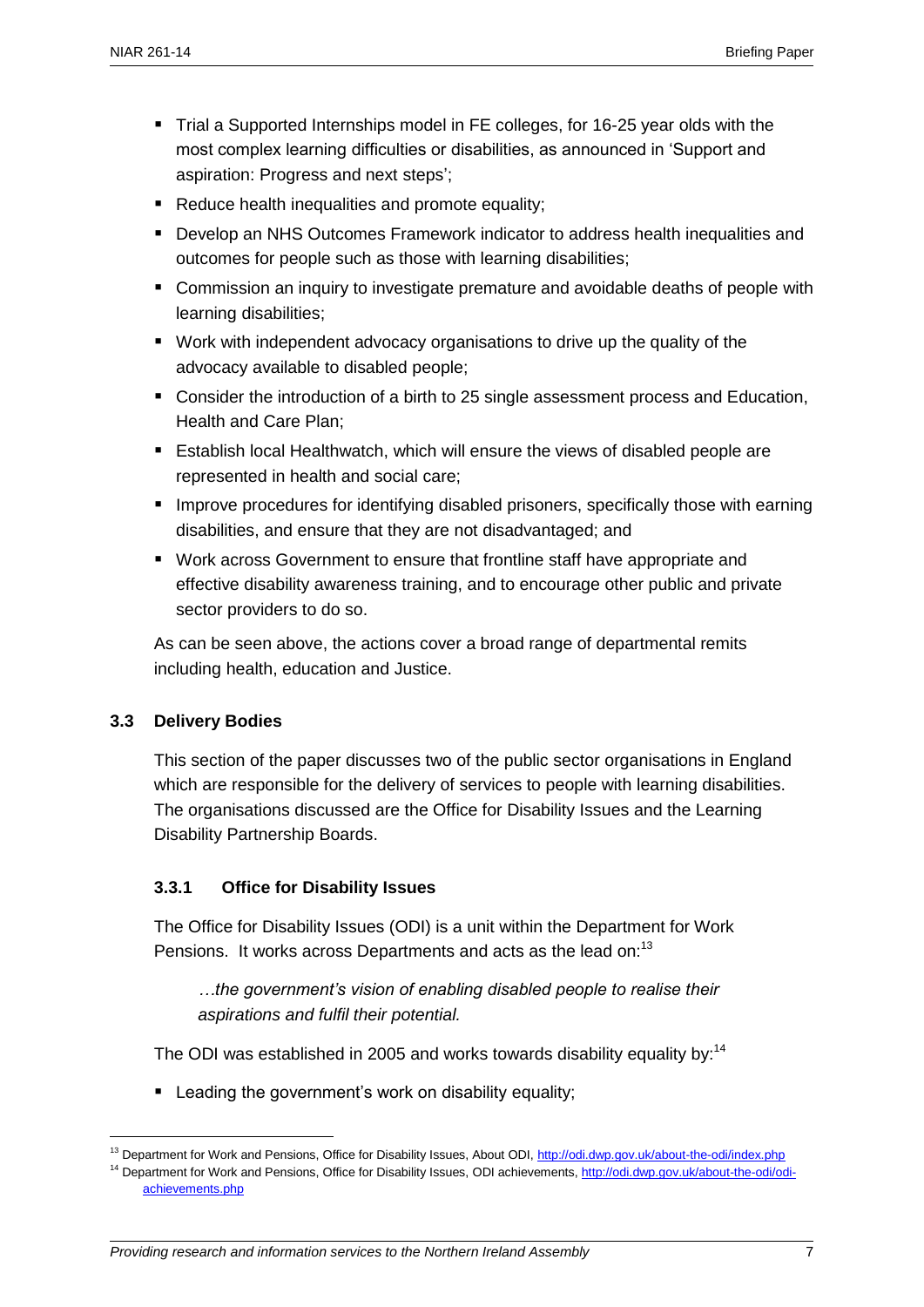- **Building capability across government in understanding disabled people and legal** obligations; and
- **Developing innovative solutions and demonstrating how they can be implemented.**

The ODI is currently working on a number of projects:<sup>15</sup>

- **User-led Organisations:** Encouraging strong and sustainable Disabled People's User Led Organisations;
- **Jobs for people with learning disabilities:** Supporting cross-government projects to improve employment prospects for people with learning disabilities;
- **Digital inclusion:** Ensuring disabled people can fully participate in the digital society; and
- **Independent Living Strategy:** Ensuring disabled people have choice and control in their daily lives.

Of these one is of particular note to this paper – Jobs for people with learning disabilities. As part of this, the ODI works with the Department of Health and other relevant government departments in the delivery of projects such as:  $16$ 

- **Project Search<sup>17</sup>:** Helps people with learning disabilities secure and keep permanent jobs through a series of work rotations with a host employer;
- **Getting a Life:** Aims to identify and tackle the issues young people with learning disabilities face when they leave education so they can get a job and enjoy a full life. Please note this programme ran from 2008 to 2011. The ODI states that a number of regions are implementing the Getting a Life approach locally;
- **Jobs First:** A one-year project with six demonstration sites in England. Three of these sites are co-located with Right to Control Trailblazers. Each site will work with twenty people with moderate and severe learning disabilities, who will use their individual budget to pay for the support they need to help them get a paid job.

#### **3.3.2 Learning Disability Partnership Boards**

The 2001 Valuing People strategy established Learning Disability Partnership Boards (LDPBs). As stated in the strategy: $18$ 

*Partnership Boards will be responsible for those elements of the Government's proposals which relate to services for adults with learning disabilities.*

At their establishment, LDPBs were responsible for:<sup>19</sup>

<sup>&</sup>lt;sup>15</sup> Department for Work and Pensions, Office for Disability Issues, ODI Projects<http://odi.dwp.gov.uk/odi-projects/index.php> <sup>16</sup> Ibid

<sup>&</sup>lt;sup>17</sup> Please note, Project Search is discussed in further detail in NIAR 359-2014.

<sup>18</sup> [https://www.gov.uk/government/uploads/system/uploads/attachment\\_data/file/250877/5086.pdf](https://www.gov.uk/government/uploads/system/uploads/attachment_data/file/250877/5086.pdf)

 $19$  Ibid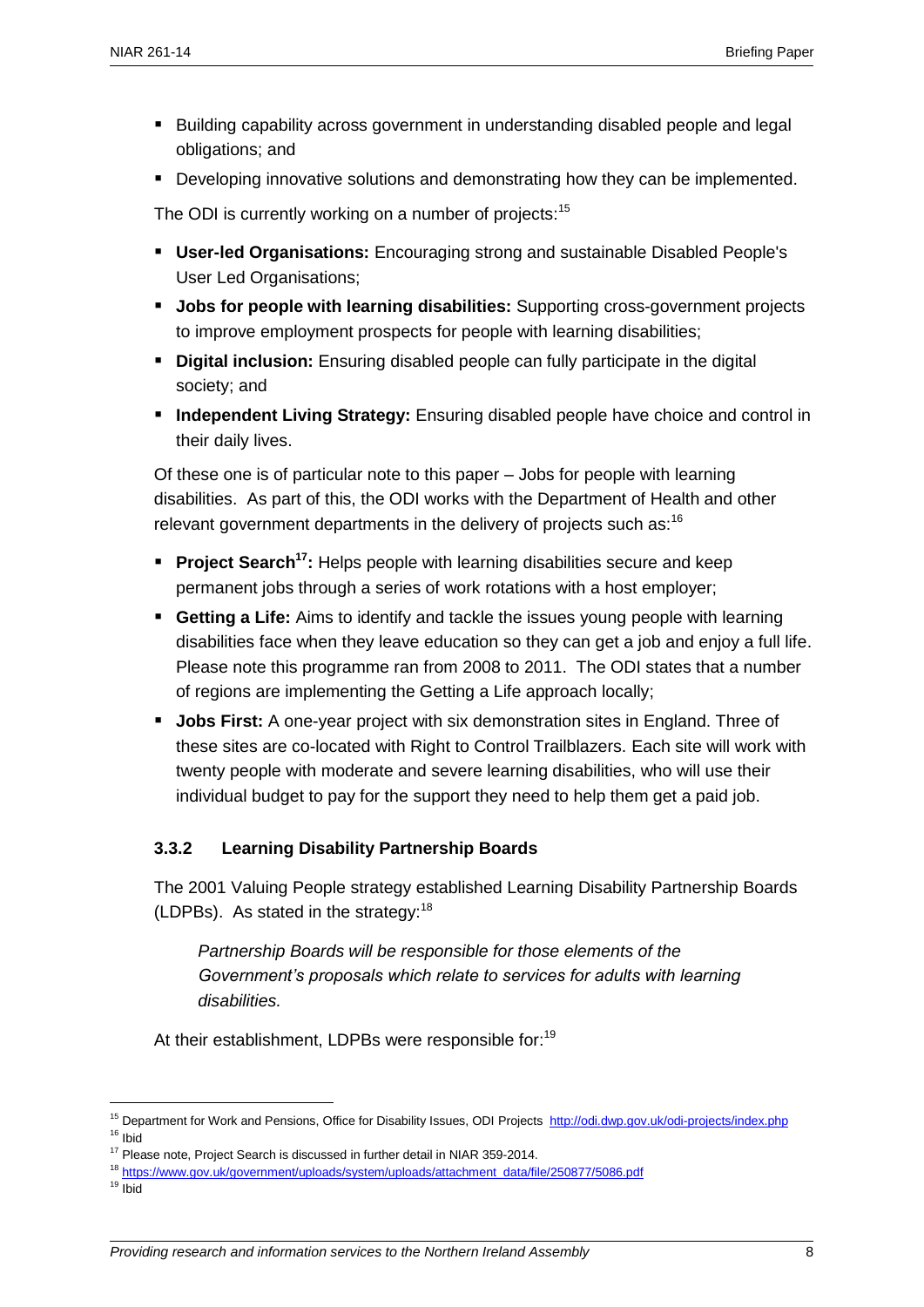- Developing and implementing the Joint Investment Plan for delivering the Government's objectives;
- Overseeing the inter-agency planning and commissioning of comprehensive, integrated and inclusive services that provide a genuine choice of service options to people in their local community;
- **Ensuring that people are not denied their right to a local service because of a lack of** competence or capacity amongst service providers;
- The use of Health Act flexibilities; and
- Ensuring arrangements are in place to achieve a smooth transition to adult life for learning disabled young people.

Local Council Chief Executives are responsible for ensuing LDPBs are put in place, with membership expected to include senior representatives from social services, health bodies, education and community development organisations. Representatives of people with learning disabilities and carers must also be included in the LDPB.

In the 2009 update to Valuing People, it was stated that LDPBs had a variable impact, with their effectiveness reliant on the commitment of their members.

The update made three recommendations:<sup>20</sup>

- Learning Disability Partnership Boards will be supported by Valuing People regional leads to take their place at the centre of local delivery of the key objectives;
- With support from the Valuing People regional leads, local learning disability partnerships will review their board membership, processes of engagement and working practices with a view to ensuring that the board is properly constituted and led; consulted by statutory agencies; operating in line with good practice advice; and ensuring sufficient resources for the operation of the board; and
- Deputy regional Directors for Social Care and partnerships and Valuing People regional leads will drive forward a programme of work to develop capacity and capability in localities to strengthen regional partnerships, and in particular will support the regional programme board to which they will provide an annual selfassessment of progress.

#### **3.4 Programme Example**

 $\overline{a}$ 

The Supported Internship Programme (SIP) launched in July 2013 and offers:<sup>21</sup>

*Specialised employment-focused study programmes for young people aged 16 to 24 with complex learning difficulties and disabilities.*

<sup>&</sup>lt;sup>20</sup> HM Government, January 2009, Valuing People Now, [http://webarchive.nationalarchives.gov.uk/20130107105354/http://www.dh.gov.uk/prod\\_consum\\_dh/groups/dh\\_digitalasse](http://webarchive.nationalarchives.gov.uk/20130107105354/http:/www.dh.gov.uk/prod_consum_dh/groups/dh_digitalassets/documents/digitalasset/dh_093375.pdf) [ts/documents/digitalasset/dh\\_093375.pdf](http://webarchive.nationalarchives.gov.uk/20130107105354/http:/www.dh.gov.uk/prod_consum_dh/groups/dh_digitalassets/documents/digitalasset/dh_093375.pdf)

 $21$  GOV.UK, 18 July 2013, Government announces two new programmes for employers to take on young disabled people, [https://www.gov.uk/government/news/government-announces-two-new-programmes-for-employers-to-take-on-young](https://www.gov.uk/government/news/government-announces-two-new-programmes-for-employers-to-take-on-young-disabled-people)[disabled-people](https://www.gov.uk/government/news/government-announces-two-new-programmes-for-employers-to-take-on-young-disabled-people)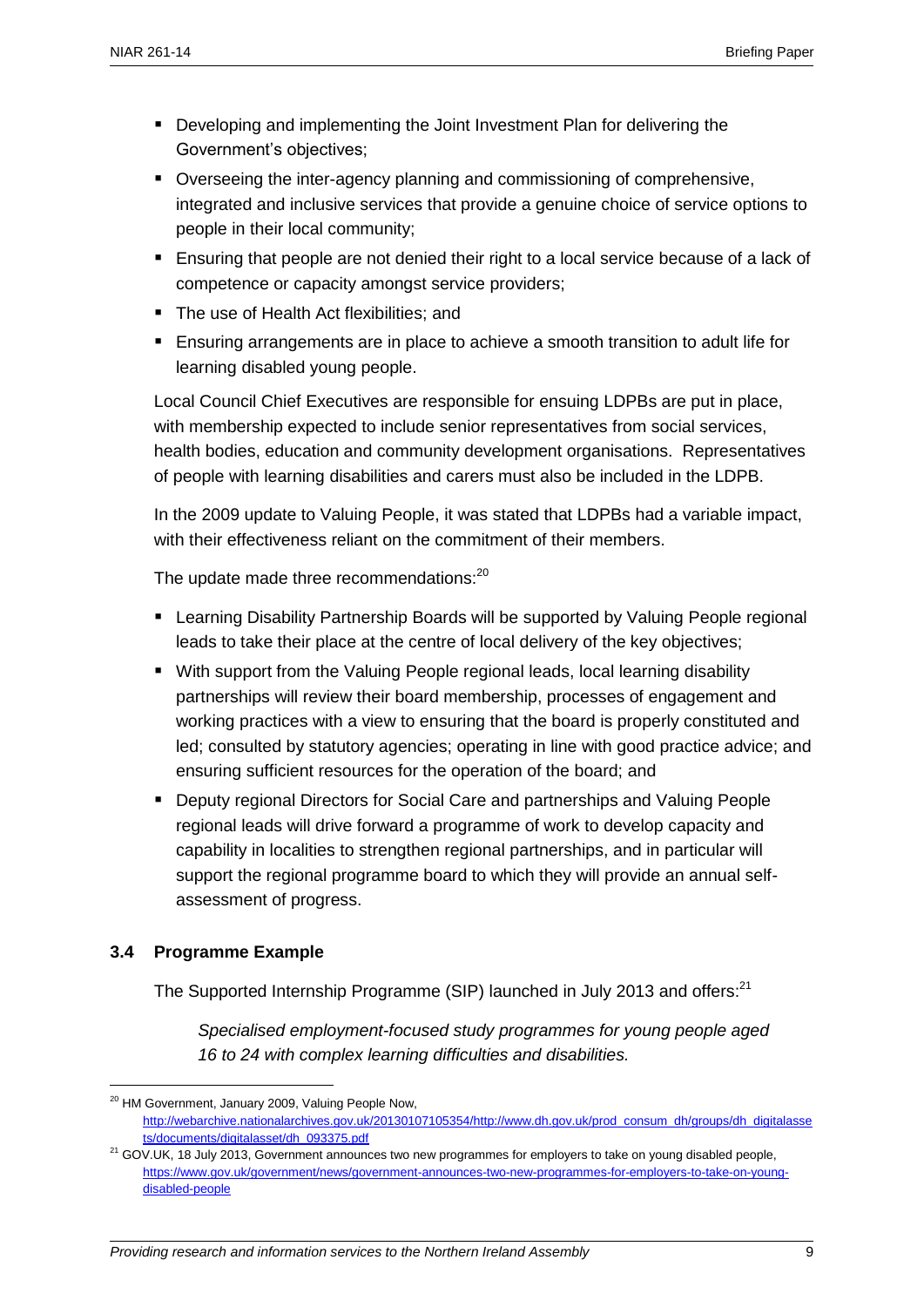$\overline{a}$ 

The scheme can be offered by FE Colleges, sixth forms and independent specialist advisers. These bodies work with employers to:<sup>22</sup>

- Find a job that suits the abilities of each intern; and
- Create a unique study programme so all interns can learn the necessary skills to do the job.

The aim of supported internships is to prepare young people with complex needs for paid employment by: 23

- **Supporting them to develop the skills valued by employers;**
- Enabling them to demonstrate their value in the workplace; and
- Developing confidence in their own abilities to perform successfully at work.

As part of the programme, employers also receive support from job coaches in order to increase their confidence in working with people with learning disabilities.

The figure below provides an example of the structure supported internship can take:



**Figure 1:** Learner journey on a supported internship

<sup>&</sup>lt;sup>22</sup> GOV.UK, Increasing options and improving provision for children with special educational needs, [https://www.gov.uk/government/policies/increasing-options-and-improving-provision-for-children-with-special-educational](https://www.gov.uk/government/policies/increasing-options-and-improving-provision-for-children-with-special-educational-needs-sen/supporting-pages/supported-internships-for-young-people-with-sen)[needs-sen/supporting-pages/supported-internships-for-young-people-with-sen](https://www.gov.uk/government/policies/increasing-options-and-improving-provision-for-children-with-special-educational-needs-sen/supporting-pages/supported-internships-for-young-people-with-sen)

<sup>&</sup>lt;sup>23</sup> Department for Education, June 2014, Supported Internships, [https://www.gov.uk/government/publications/supported](https://www.gov.uk/government/publications/supported-internships-for-young-people-with-learning-difficulties)[internships-for-young-people-with-learning-difficulties](https://www.gov.uk/government/publications/supported-internships-for-young-people-with-learning-difficulties)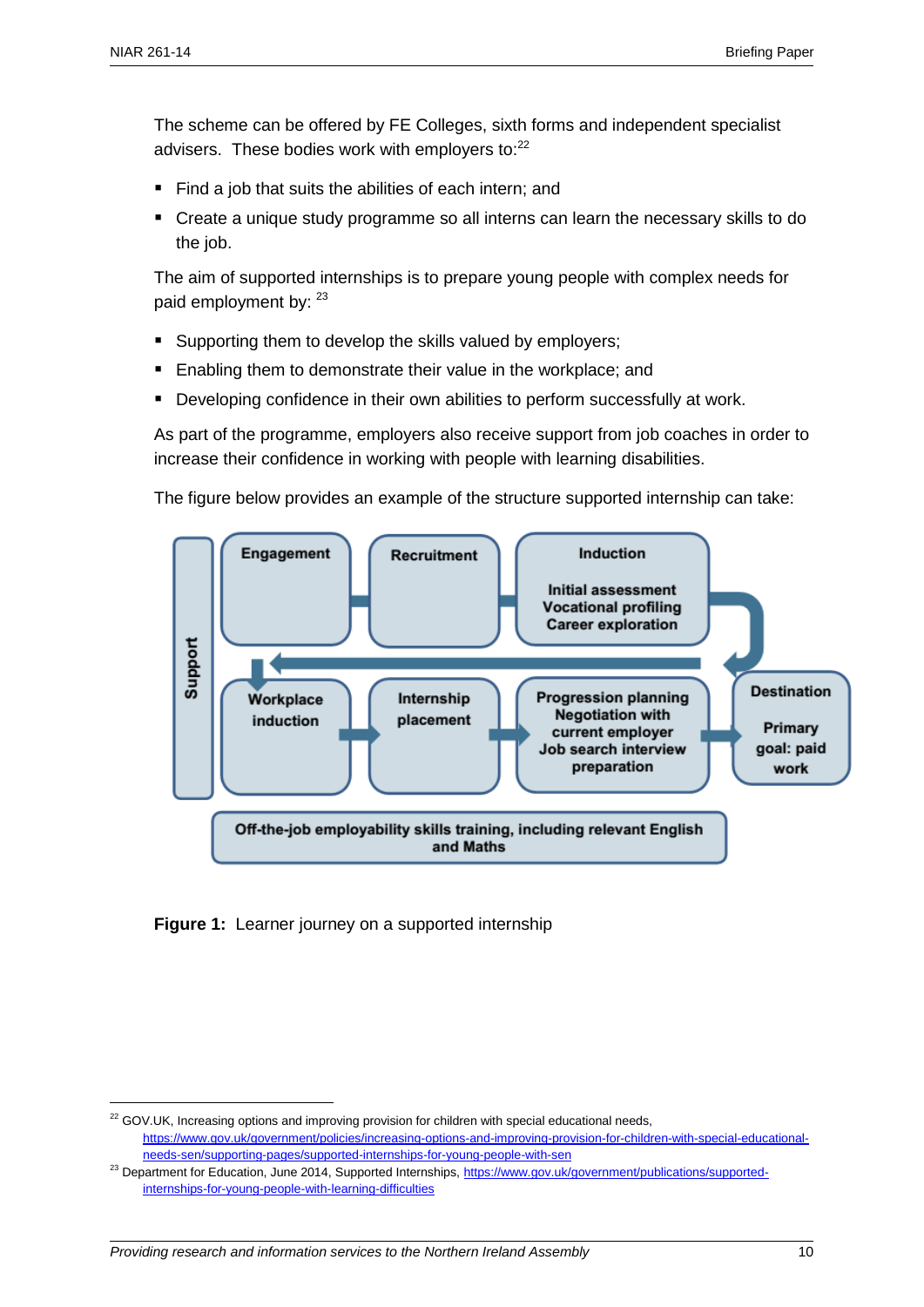## 4 Wales

This section of the paper discusses the legislation, strategies and support for people with learning disabilities in England.

#### **4.1 Legislation**

There are a number of pieces of legislation which govern the rights of disabled people in Wales. These include:

- **Disability Discrimination Act 1995** (as amended):<sup>24</sup> Each further education institution (FEI) is required by the Assembly Government's Conditions of Funding to comply with the requirements of the DDA;
- **Learning and Skills Act 2000**<sup>-25</sup> Welsh Ministers must have regard to the needs of learners with learning difficulties and/or disabilities when securing provision of facilities for education and training;
- **Special Education Needs and Disability Act 2001 (Commencement) (Wales)**  Order 2002<sup>26</sup> Includes provisions relating to the education of children with SEN in mainstream schools, the provision of advice and information to parents of children with SEN, and arrangements for the resolution of disputes about SEN related issues, the identification and assessment of special educational needs and amending statements of SEN;
- **The National Assembly for Wales (Legislative Competence) (Education and Training) Order 2008:**<sup>27</sup> This extended the legislative competence of the National Assembly of Wales, including in regards education and training for persons who have a greater difficulty in learning than the majority of persons of the same age as those persons; and
- **Social Services and Well-being Act 2014:**<sup>28</sup> The Bill will reform and integrate social services law for people and make provision for: Improving the well-being outcomes for people who need care and support, and carers who need support; Coordination and partnership by public authorities with a view to improving the wellbeing of people; Complaints and representations relating to social care and palliative care; and Local authorities' social service functions and that of Welsh Ministers to intervene in a local authority's exercise of its social services functions; and connected purposes.

<sup>&</sup>lt;sup>24</sup> National Assembly for Wales, 2 April 2009, Enterprise and Learning Committee, [http://www.assemblywales.org/bus](http://www.assemblywales.org/bus-home/bus-committees/bus-committees-third1/bus-committees-third-els-home/bus-committees-third-els-agendas.htm?act=dis&id=123348&ds=5/2009)[home/bus-committees/bus-committees-third1/bus-committees-third-els-home/bus-committees-third-els](http://www.assemblywales.org/bus-home/bus-committees/bus-committees-third1/bus-committees-third-els-home/bus-committees-third-els-agendas.htm?act=dis&id=123348&ds=5/2009)[agendas.htm?act=dis&id=123348&ds=5/2009](http://www.assemblywales.org/bus-home/bus-committees/bus-committees-third1/bus-committees-third-els-home/bus-committees-third-els-agendas.htm?act=dis&id=123348&ds=5/2009)

 $^{25}$  Ibid

<sup>&</sup>lt;sup>26</sup> Legislation.gov.uk, The Special Educational Needs and Disability Act 2001 (Commencement) (Wales) Order 2002, <http://www.legislation.gov.uk/wsi/2002/74/note/made>

<sup>&</sup>lt;sup>27</sup> Legislation.gov.uk, The National Assembly for Wales (Legislative Competence) (Education and Training) Order 2008, <http://www.legislation.gov.uk/uksi/2008/1036/note/made>

 $28$  National Assembly for Wales, Social Services and Well-being (Wales) Act 2014, <http://www.senedd.assemblywales.org/mgIssueHistoryHome.aspx?IId=5664>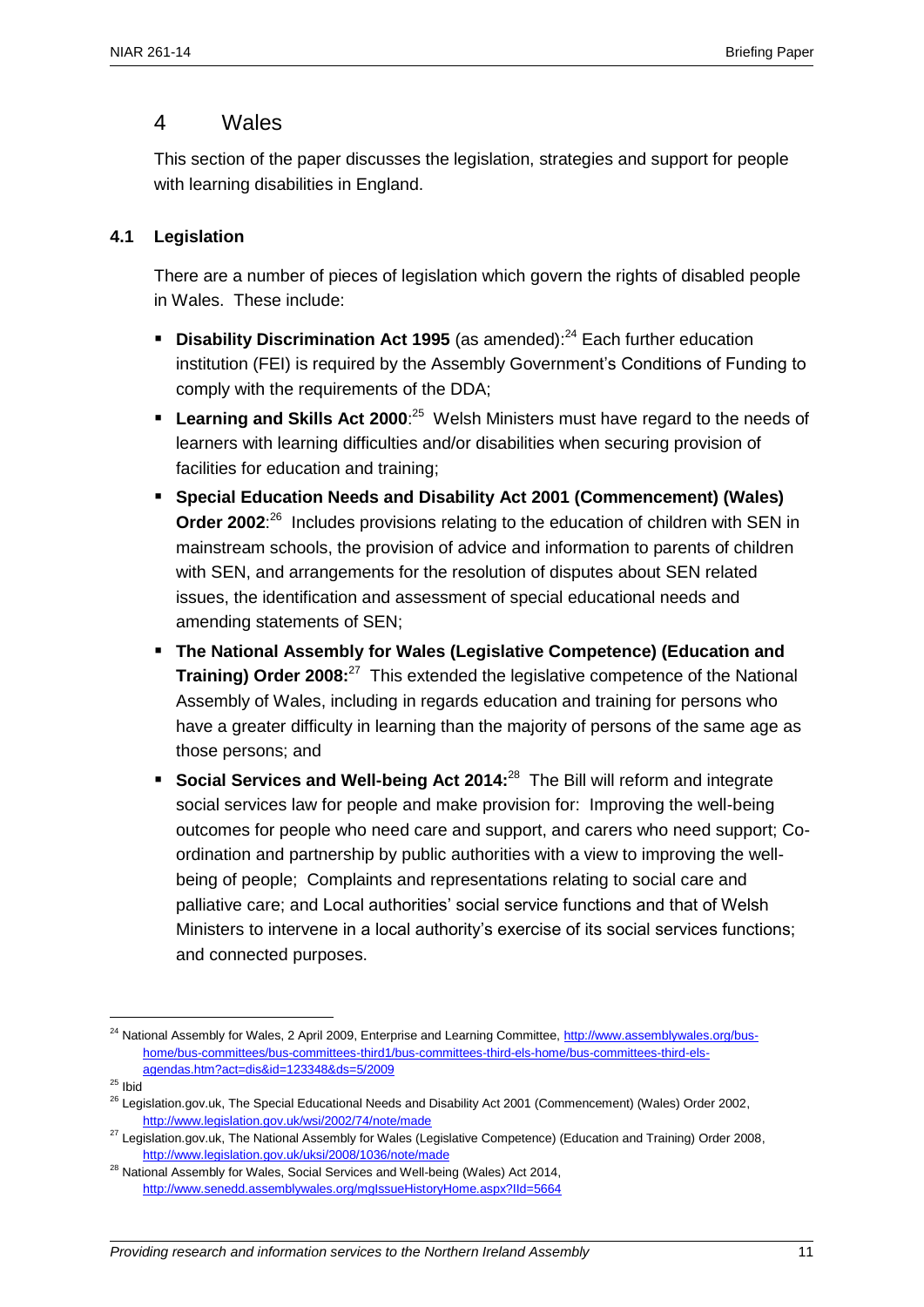$\overline{a}$ 

#### **4.2 Strategies**

First published in 1983, the 'All Wales Strategy for the Development of Services for Mentally Handicapped People' was set out by the Welsh Government to enable people with learning disabilities to enjoy the full range of life opportunities and choices, to have positive identities and roles in their families and communities, to exercise choice and to develop independence, self-respect and self-fulfilment.

This approach was revised in 2004, with the publication of "Section 7 Service Principles and Service Reponses Guidance" for authorities. This sets out:<sup>29</sup>

*…the service principles and responses that authorities should adopt on issues affecting the lives of adults and older people with learning disabilities*

It covered a number of issues including employment, further education and day centres.

In 2007, the Welsh Government issued a new "Statement on policy and practice for Adults with a Learning Disability".<sup>30</sup>

This provides strategy guidance on the development and delivery of services and support for adults with learning disabilities on the basis that: 31

*All people with a learning disability are full citizens, equal in status and value to other citizens of the same age.*

The Statement established that people with learning disabilities have the same rights to:

- **EXTE:** Live healthy, productive and independent lives with appropriate and responsive treatment and support to develop their maximum potential;
- Be individuals and decide everyday issues and life-defining matters for themselves joining in all decision-making which affects their lives, with appropriate and responsive advice and support where necessary;
- **E** Live their lives within their community, maintaining the social and family ties and connections which are important to them; and
- Have the support of the communities of which they are a part and access to general and specialist services that are responsive to their individual needs, circumstances and preferences.

The Statement advocates person centred planning and provides guidance on a number of topics, including transitions, employment and education.<sup>32</sup>

31 Welsh Government, Adults with a learning disability,<http://wales.gov.uk/topics/health/socialcare/disability/learning/?lang=en> 32

<sup>&</sup>lt;sup>29</sup> Welsh Government, Adults with a learning disability,<http://wales.gov.uk/topics/health/socialcare/disability/learning/?lang=en> <sup>30</sup> Welsh Government, 2007, Statement on policy and practice for adults with a learning disability, <http://wales.gov.uk/docs/dhss/publications/100126policyen.pdf>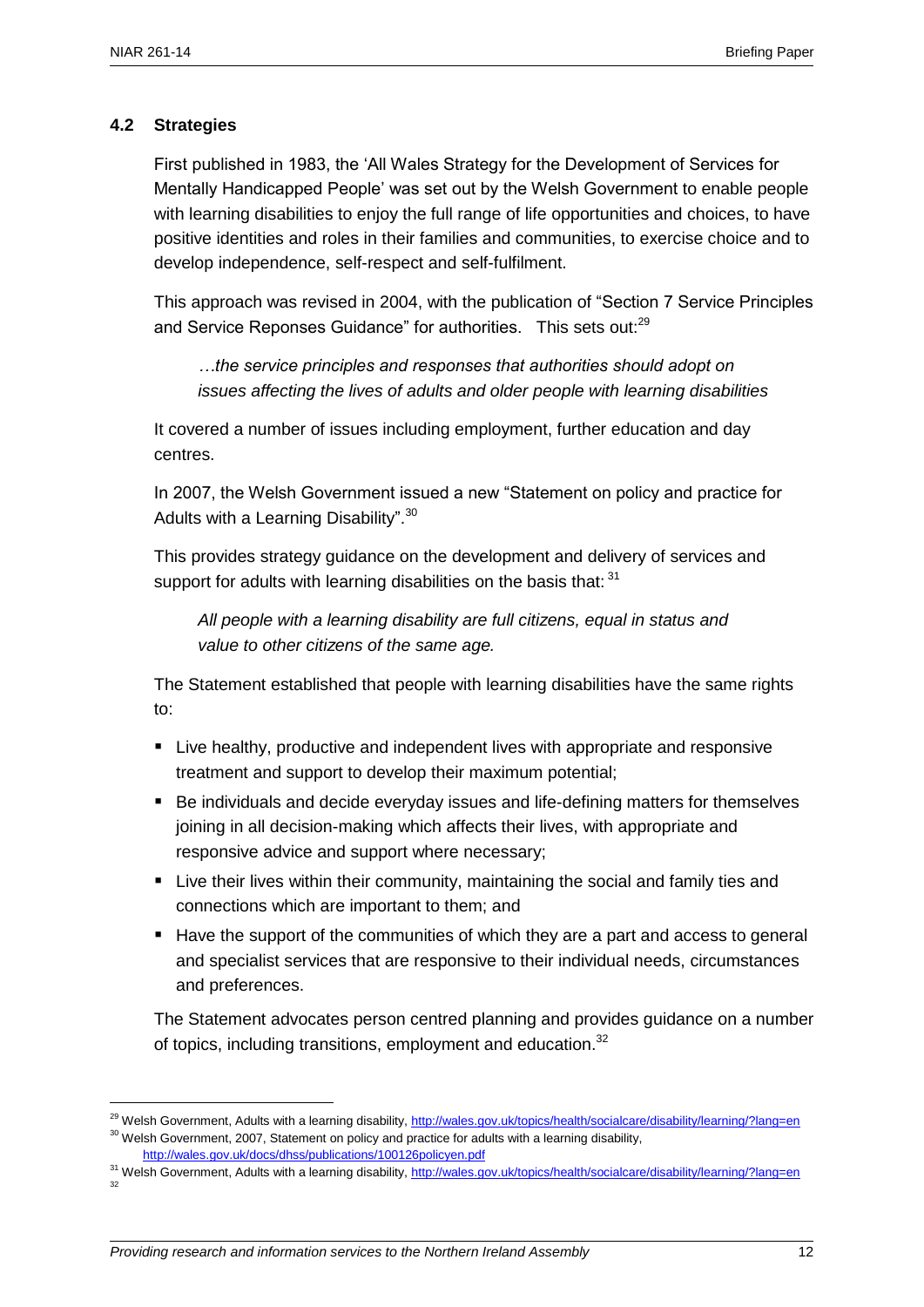#### **4.3 Support Organisations**

This section of the paper discusses three organisations in Wales which deliver services to people with learning disabilities. The organisations discussed are Learning Disability Wales, the Learning Disability Advisory Group and Further Education Colleges.

#### **4.3.1 Learning Disability Wales**

Learning Disability Wales (LDW) is the collective voice of the voluntary sector in Wales which promotes the rights of both children and adults with a learning disability to have valued lives. LDW outlines its mission to:<sup>33</sup>

*Create a Wales that values and includes every child, young person and adult with a learning disability.*

In a 2013 briefing to the Welsh Health and Social Care Committee, LDW stated that it had 172 members of which 104 were from the voluntary sector.<sup>34</sup>

Much of the work of LDW involves:

- Working in partnership with other organisations, service users and their parents and carers;
- Campaigning to help people with learning disabilities achieve valued lives;
- **Supporting the voluntary sector and its interests; and**
- Provide and promote good practice.

LDW offers a range of services, some of which are applicable to organisations, rather than to individuals, including an information enquiry service. LDW works in partnership with individuals with a learning disability, the Welsh Government, service providers, disabled people's organisations, parent and carer organisations and statutory agencies.

In the year 2012 to 2013, LDW helped over 400 people learn and develop their skills by providing 35 training courses across Wales. Additionally, the LDW annual conference over two days catered for 180 people, involving workshops and presentations.

#### **4.3.2 Learning Disability Advisory Group (LDAG)**

In order to provide Ministers with advice in regards the needs of people with learning disabilities, the Welsh Government established the Learning Disability Implementation Advisory Group (LDIAG) in 2002. The group had two main roles:

**Make sure that learning disabilities remain high on the agenda in Wales; and** 

<sup>&</sup>lt;sup>33</sup> Learning Disability Wales, Who we are,<https://www.ldw.org.uk/who-we-are.aspx>

<sup>&</sup>lt;sup>34</sup> Welsh Assembly, 13 March 2013 Learning Disability Wales, Submission of Evidence to the Health and Social Care **Committee** 

<http://www.senedd.assemblywales.org/documents/s15329/SSW%2059%20Learning%20Disability%20Wales.pdf>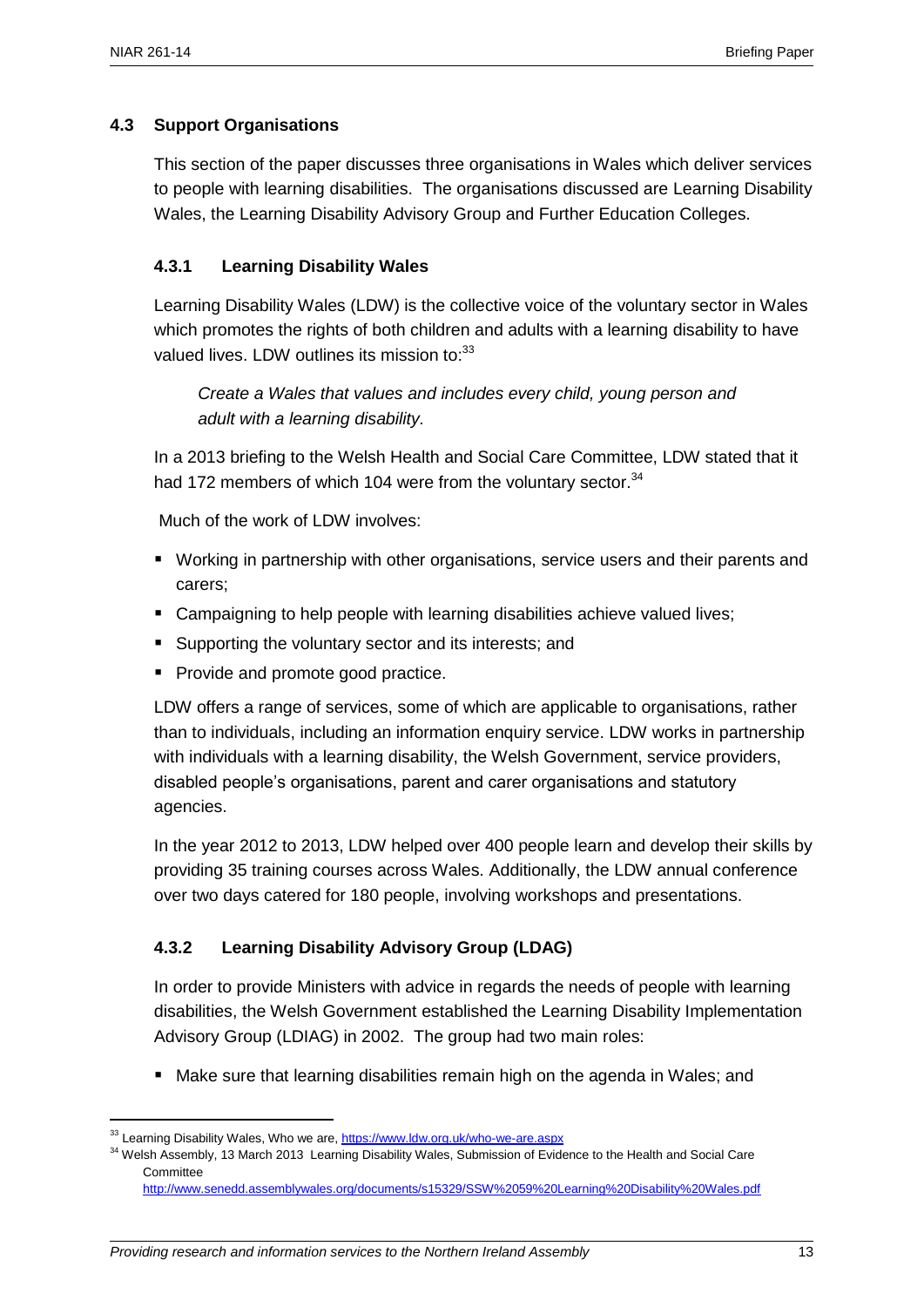$\overline{a}$ 

 Advise the Welsh Government on learning disability issues and promote the rights of people with learning disabilities.

This group was replaced in 2012 by the Learning Disability Advisory Group (LDAG). As stated in a press release: 35

*The Learning Disability Advisory Group will help the Welsh Government shape its learning disability policy on issues such as sustainable social services, tackling health inequalities and social integration and inclusion.*

Membership of the LDAG comprises representatives from voluntary sector organisations, health, social services and research.<sup>36</sup>

## **4.3.3 Further Education Colleges**

In response to the concern identified by policy makers, practitioners, family members and voluntary sector in Wales that young people with complex learning difficulties postschool choices are significantly limited, the Welsh Government commissioned independent research to identify levels of need and provision of post-19 education for young people with complex learning difficulties living in Wales. $37$ 

For the academic year 2011/12 there were 20 further education (FE) colleges in Wales, 15 of which were offering post-19 education provision to young people with complex learning difficulties. Research shows that each FE college typically enrolled six to 12 new pupils with Severe Learning Difficulties (SLD) and/or Profound and Multiple Learning Difficulties (PMLD) per year.

Of the 14 FE colleges that took part in the research, 12 were offering learning programmes that could potentially be accessed by young individuals with SLD and 11 out of the 14 FE colleges has some provision available for young individuals with PMLD. In the academic year 2012/13, two FE colleges were planning to expand their provision to include individuals with SLD and one was planning to initiate a programme for individuals with PMLD.

During the academic year 2011/12 there were five Independent Specialist Colleges (ISCs) in Wales, four of which were offering post-19 education to young individuals with complex learning difficulties. Each ISC in Wales typically enrolled 12 to 30 new students with SLD and/or PMLD per year.

Learning support was available to students with SLD at 12 of the 14 FE colleges and at three of the Welsh ISCs for the academic year 2011/12. For young people with PMLD learning support was available at 11 FE colleges and at one of the ISCs.

<sup>&</sup>lt;sup>35</sup> Welsh Government, 2 September 2012, New group to advise on learning disability issues, <http://wales.gov.uk/newsroom/healthandsocialcare/2012/120903learningdisability/?lang=en>

<sup>&</sup>lt;sup>36</sup> LDAG Presentation, Williams, S, Learning Disability Advisory Group[, http://www.hald.org.uk/wordpress/wp](http://www.hald.org.uk/wordpress/wp-content/uploads/Learning-Disability-Advisory-Group.pdf)[content/uploads/Learning-Disability-Advisory-Group.pdf](http://www.hald.org.uk/wordpress/wp-content/uploads/Learning-Disability-Advisory-Group.pdf)

<sup>&</sup>lt;sup>37</sup> Welsh Government 2013, Post-19 Education Provision for Young People with Complex Learning Difficulties Living in Wales: levels of need and current provision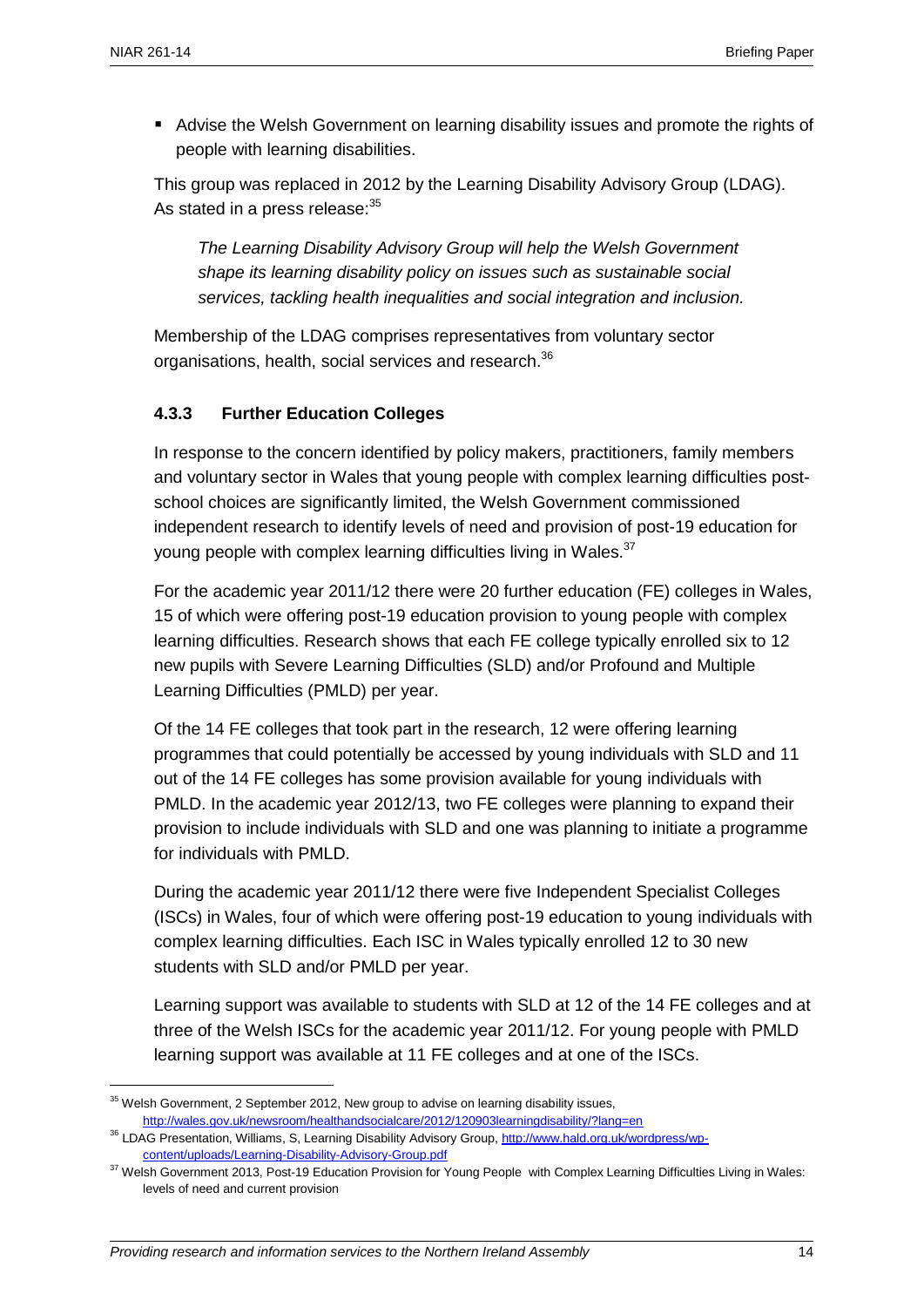#### **4.4 Programme Example**

#### **Real Opportunities**

The 'Regional SEN Transition to Employment Initiative' (see below) has evolved into the Real Opportunities Project<sup>38</sup>. This project continues to involve both statutory and voluntary sector agencies and is based in the same nine local authorities in Wales.<sup>39</sup> The project offers a comprehensive support model (including transition planning), working with young people aged fourteen to nineteen years old with a learning disability, severe and complex needs or an autistic spectrum disorder to help them become as independent as possible in their adult lives.

A 'Real Opportunities Hub Team' is based in each local authority area. This is made up of around six to ten members of staff who specialise in supporting young people in different areas of their life. Young people have the opportunity to access a variety of training and accredited courses and activities to support the development of personal, social and employment skills, all of which is decided by them through person-centred planning. Direct support is also given to young people based on five pathways in the transition to adulthood, encompassing different areas of life, including:

- **Employment**;
- Life Long Learning;
- **Independent Living;**
- **EXEC** Leisure Opportunities; and
- Relationships.

The Real Opportunities Project is backed with £8.8 million from the European Social Fund through the Welsh Government with funding matched by the participating authorities. By summer 2012, the project had enrolled nearly 1,000 young people, completed more than 250 work placements, and trained 500 peer mentors.<sup>40</sup>

The project also seeks to improve and develop methods of best practice across Wales for supporting young people with SEN through the transition process. It has contracted research and evaluation services from the Welsh Centre for Learning Disabilities (Cardiff University) in order to evaluate success of the interventions and project methodology and to disseminate best practice as widely as possible.

An evaluation of the project was conducted by Stephen Beyer of the Welsh Centre for Learning Disability. His follow-up study with participants and their families, delivered at the 2013 Real Opportunities Annual Conference, concluded that:<sup>41</sup>

<sup>38</sup> https://www.realopportunities.org.uk/

<sup>&</sup>lt;sup>39</sup> Bridgend, Caerphilly, Carmarthenshire, Merthyr, Neath Port Talbot, Pembrokeshire, Rhondda Cynon Taff, Swansea, and Torfaen.

<sup>&</sup>lt;sup>40</sup> nef *Doing Services Differently: local innovations for disabled people and their families (2012) p.25* <https://www.scope.org.uk/Scope/media/Documents/Publication%20Directory/Doing-services-differently.pdf?ext=.pdf>

<sup>41</sup> Beyer, Stephen *Impact of the Real Opportunities Project* (2013) p.29 http://issuu.com/lauraldw/docs/8.\_real\_opportunities\_evaluation\_-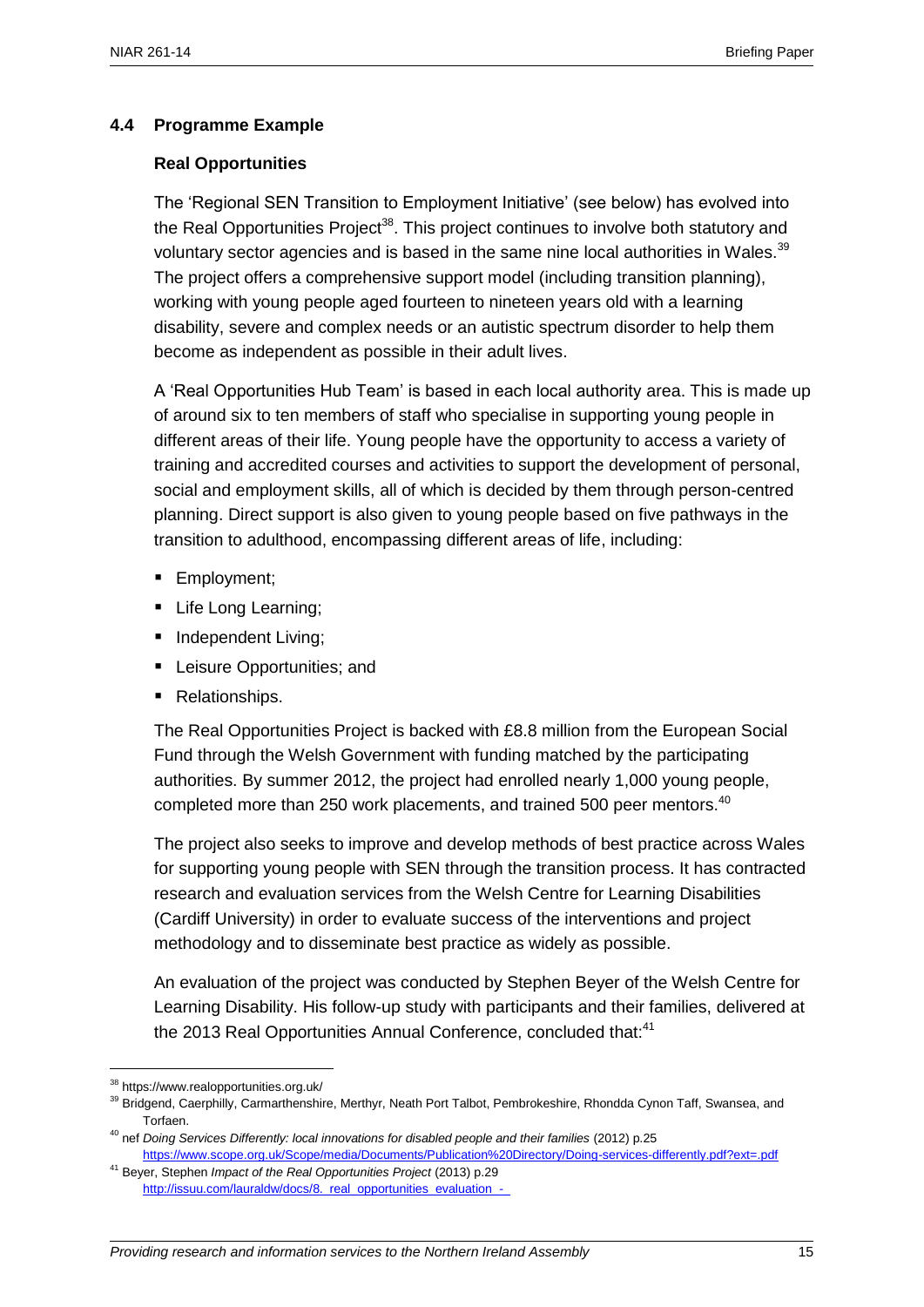*Overall, young people and employers were strongly positive about the Real Opportunities project…*

#### 5 Scotland

It is believed that around 120,000 people in Scotland have some form of learning disability.<sup>42</sup> In order to tackle the barriers and issues for people with learning disability, the Scottish Government instituted a series of strategies.

The following section will discuss recent legislative changes and government strategies in regards to support for people with learning disabilities.

#### **5.1 Legislation**

Scotland has enshrined the concept of personal choice in selecting services with the Self-Directed Support (Scotland) Act 2013. The Act gives people a range of options on how their social care needs are delivered:<sup>43</sup>

- Direct payment;
- The person directs the available support;
- The local authority arranges the support; or
- A mix of the above.

Individuals are therefore able to choose how much control they want over the support they receive. They can work with professionals to develop their support plan and make joint decisions about the support to be commissioned. Depending on the circumstances, the individual will also act as the purchasers of the services, employing staff. $44$ 

The Act also adds duties and powers such as a power to authorities to support unpaid carers and a duty to ensure individuals receive information needed to make an informed choice.

#### **5.2 Strategies**

 $\overline{a}$ 

Beginning in 2000 the Scottish Government published "The same as you?" a ten year strategy designed to meet the needs of people with learning disabilities. It made 29 recommendations which were…:<sup>45</sup>

<sup>&</sup>lt;sup>42</sup> The Scottish Government, June 2013, Learning Disabilities Strategy,

<http://www.scotland.gov.uk/News/Releases/2013/06/learningdisabilities13062013> <sup>43</sup> The Scottish Government, My Support, My Choice: The Self-directed Support Bill, [http://www.selfdirectedsupportscotland.org.uk/downloads/1332173326-214069%20The%20Self-](http://www.selfdirectedsupportscotland.org.uk/downloads/1332173326-214069%20The%20Self-Directed%20Support%20Bill%20-%20My%20Support%20My%20Choice%20leaflet%20proof%201.pdf)[Directed%20Support%20Bill%20-%20My%20Support%20My%20Choice%20leaflet%20proof%201.pdf](http://www.selfdirectedsupportscotland.org.uk/downloads/1332173326-214069%20The%20Self-Directed%20Support%20Bill%20-%20My%20Support%20My%20Choice%20leaflet%20proof%201.pdf)

<sup>&</sup>lt;sup>44</sup> The Scottish Government, 2013, The Keys to Life[, http://www.scotland.gov.uk/Publications/2013/06/1123](http://www.scotland.gov.uk/Publications/2013/06/1123)

<sup>&</sup>lt;sup>45</sup> Scottish Consortium for Learning Disability, 2010, The same as you?: Evidence scoping exercise, <http://www.scld.org.uk/training-consultancy/research/say-evaluation/same-you-research-team-reports>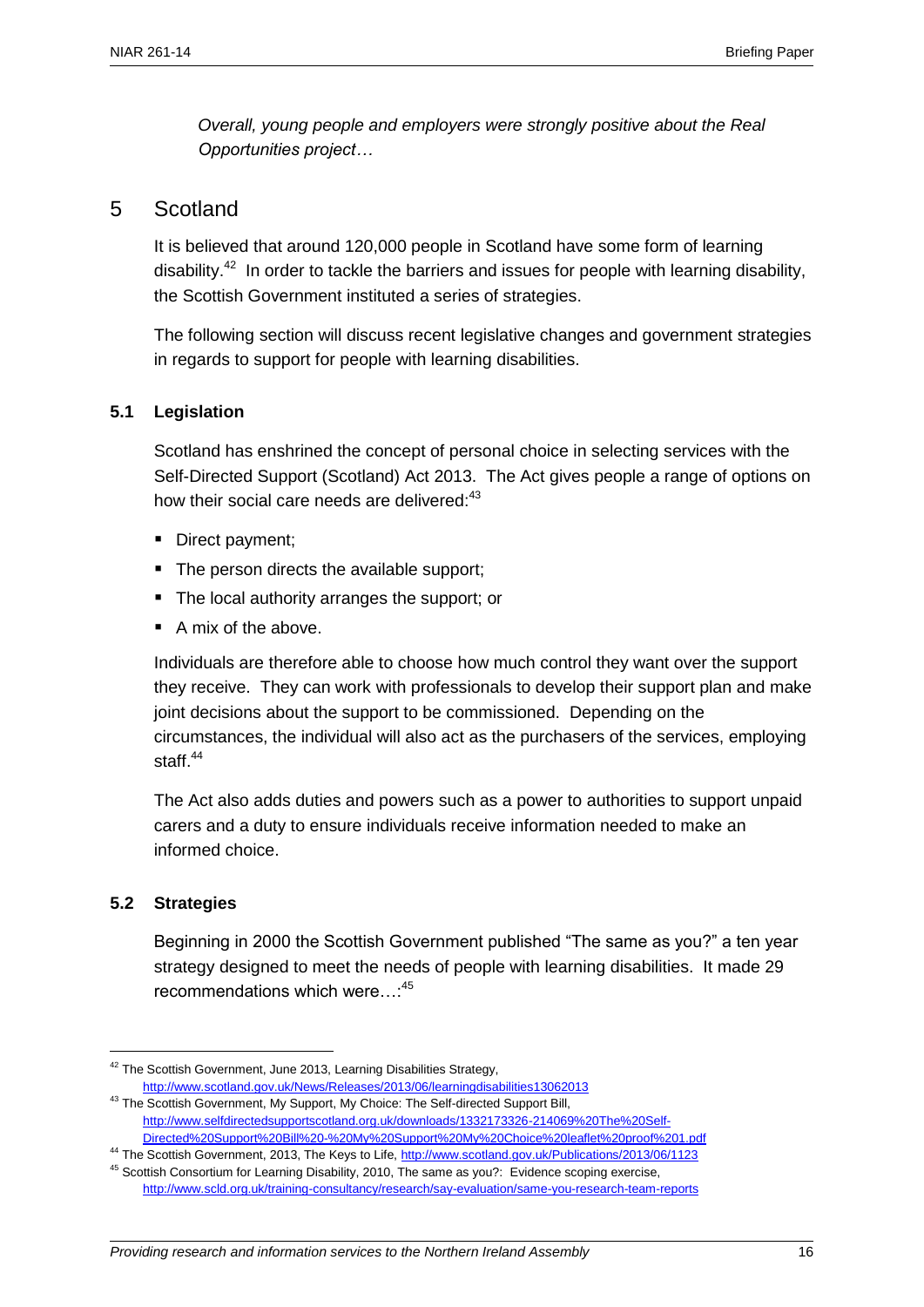*…underpinned by principles recognising the individuality and worth of every person with a learning disability in Scotland; their right to be included and to contribute, their right to have a voice, their right to support, their right to live the life of their own choosing.*

The programme proved highly successful with a scoping study in 2010 finding that there was evidence of a shift in the balance of care, with greater local area coordination and considerable development in the legislative framework, creating greater protection for people with learning disabilities, and enabling them to live independent lives.

A scoping study examined the impact of the programme and found that it had led to successful outcomes in a number of ways, including: 46

- The education of people with learning disabilities is taken more seriously, with more people going to college;
- **Those in work benefit economically and socially, with supported employment shown** to be cheaper and more beneficial than day services; and
- **People have access to a more varied and meaningful range of day opportunities that** involved them in the community.

However, some issues still remained including:<sup>47</sup>

- **Transition from school is still an issue, as is learning, skills and moving into work;**
- Only a minority of people with LD are in paid work; and
- Bullying and harassment is still a serious concern for people with LD.

In June 2013, the Scottish Government published a new strategy for people with learning disabilities, "The Keys to Life".<sup>48</sup> This updated the previous strategy, with 50 recommendations in total falling under nine subject areas.

For the purposes of this paper, recommendations on education and employment will be discussed in further detail.

Education, transitions, further and higher education and employment are all found under the "Break the Stereotypes" area and made thirteen recommendations, including:

#### **Education:**

- As part of transition planning, education authorities must consider whether young people with additional support needs require extra help with their plans. If they do, planning must begin a year before transition occurs; and
- Education authorities must exchange information with other agencies to inform their plans to support the young person.

 $\overline{a}$ <sup>46</sup> Ibid

<sup>47</sup> Ibid

<sup>&</sup>lt;sup>48</sup> The Scottish Government, June 2013, The Keys to Life,<http://www.scotland.gov.uk/Resource/0042/00424389.pdf>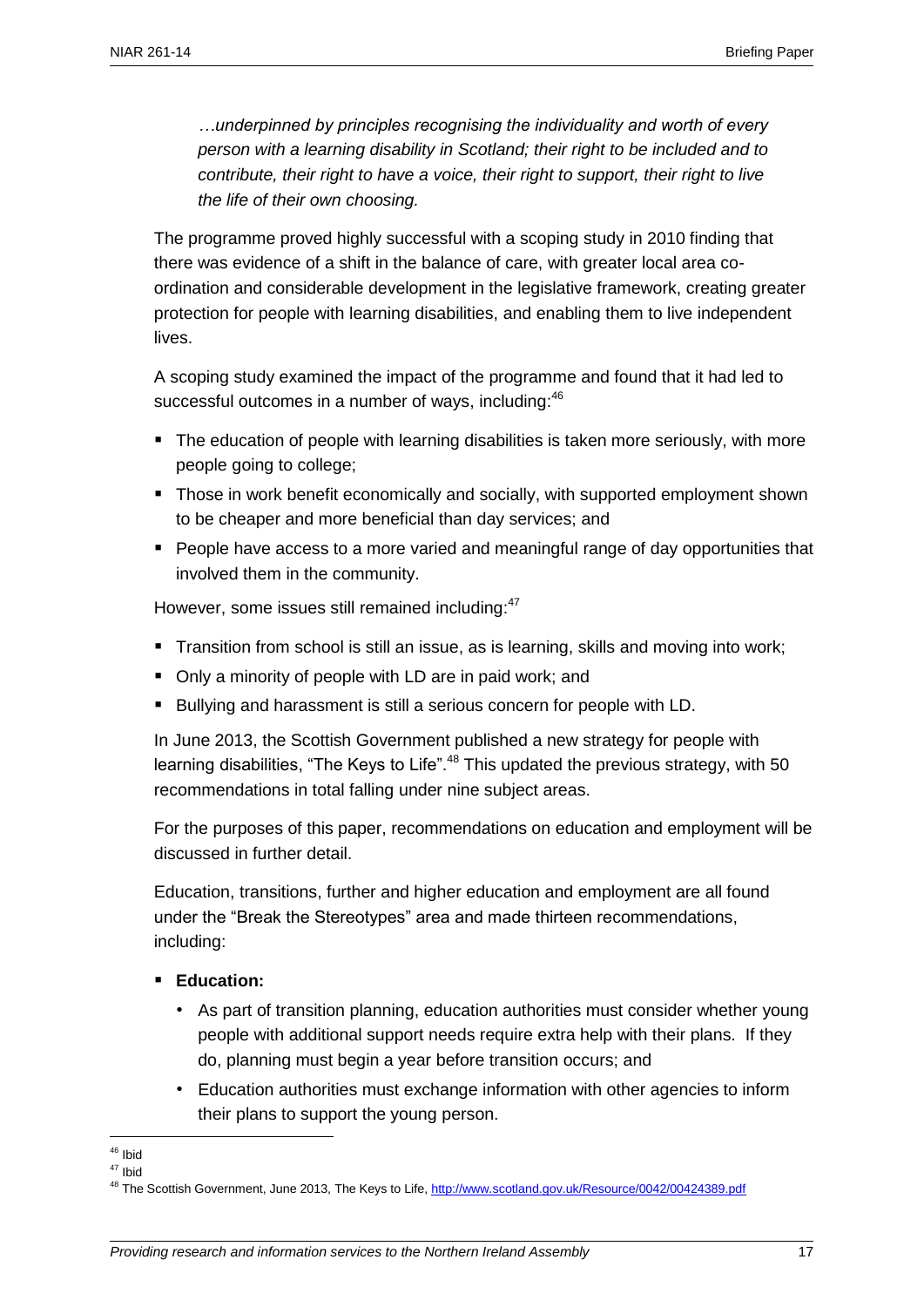- **Transitions:** 
	- By 2014 local authorities, further and higher education providers, Skills Development Scotland and the Transitions Forum work in partnership within the GIRFEC<sup>49</sup> assessment and planning framework to provide earlier, smoother and clearer transition pathways (to include accessible information on their options, right to benefits and Self Directed support) for all children with learning disabilities to enable them to plan and prepare for the transition from school to leavers destination; and
	- For people with profound and multiple learning disabilities, moving from child to adult services has been described by Scottish careers as 'the black hole of transition', with research showing that whilst in school, people with Profound and Multiple Learning Disabilities (PMLD) have their needs met, once they transition to adult services there is marked reduction in access to services. The Doran review recommends that this transition phase should be properly coordinated and that there should be independent advice and support for families where a son or daughter with PMLD is going through transition.

#### **Further or Higher Education:**

- Young adults with learning disabilities should be given the opportunity to use further and higher education to learn skills that relate to social skill development, daily life skills and continuing education; and
- That by the end of 2014 the Scottish Consortium for Learning Disability (SCLD) in partnership with Colleges Scotland, Skills Development Scotland and the Association of Directors of Social Work (ADSW) consider how people with learning disabilities access educational activities and training at college and other learning environments.
- **Employment:**
	- The Scottish Government states that it should focus on helping disabled people enter mainstream employment wherever possible but recognises the valuable role supported employment can play both in gaining mainstream employment and for those who feel unable to progress; and
	- The strategy recommends that: by 2018 the Learning Disability Implementation Group works with local authorities, NHS Boards and Third Sector organisations to develop a range of supported employment opportunities for people with learning disabilities and that those organisations should lead by example by employing more people with learning disabilities.
- **Volunteering:**

 $\overline{a}$ 

• Not all people with learning disabilities will be in a position to work but will take part in volunteering. Volunteering offers the opportunity to develop skills for the workplace; however, it may also be acting as a substitute for paid work where

<sup>&</sup>lt;sup>49</sup> Getting It Right For Every Child – Scottish policy on ensuring the well-being of children and young people. <http://www.scotland.gov.uk/Topics/People/Young-People/gettingitright/introduction>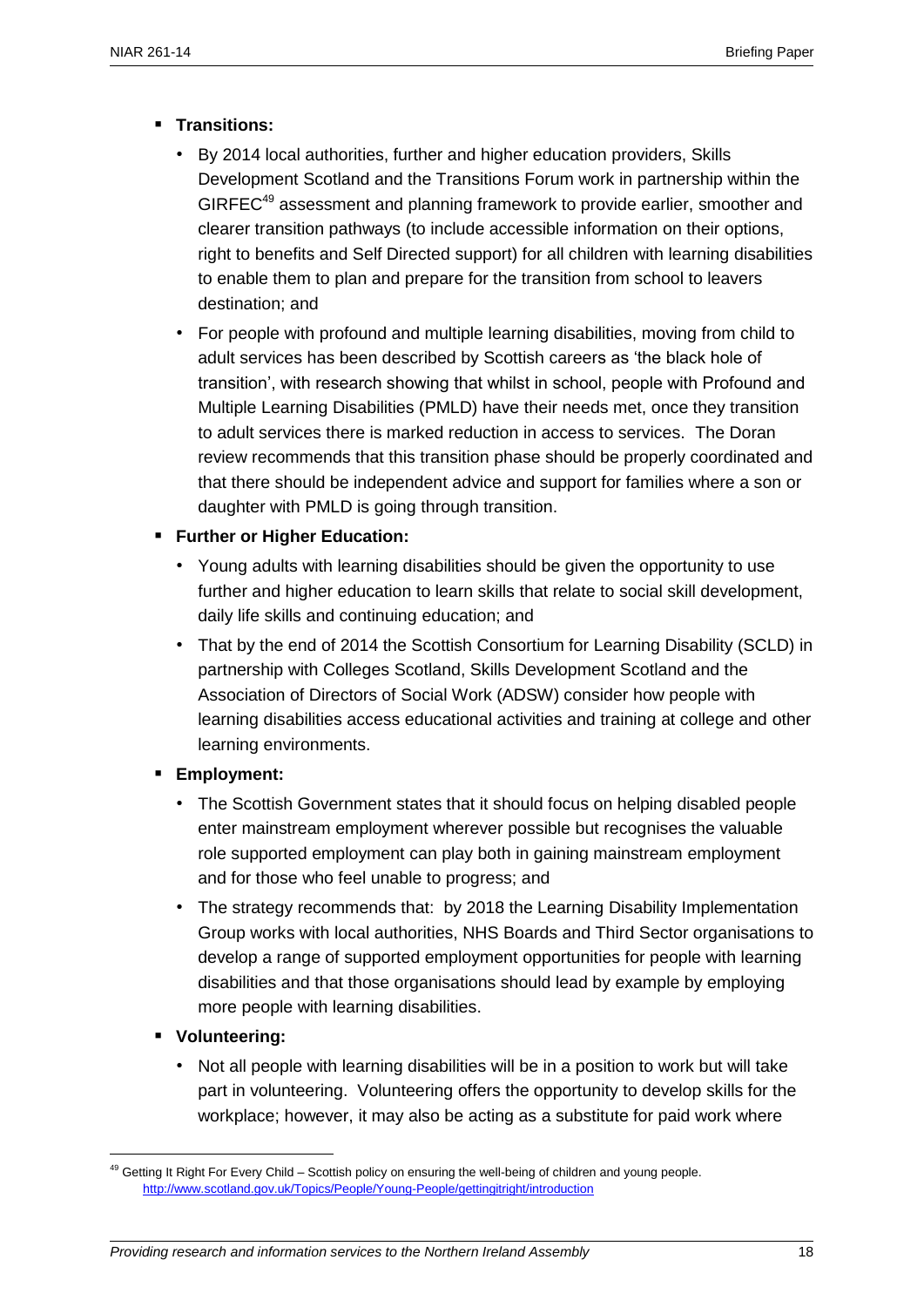people with learning disabilities are either not accessing a paid job or the number of paid hours people can work are constrained by the welfare benefit system; and

• The strategy recommends that: local authorities and SCLD work in partnership with Volunteer Scotland and other relevant organisations to increase the opportunity for people with learning disabilities to volunteer within their community to develop work skills.

#### **5.3 Scottish Consortium for Learning Disability**

A key driver of this support is the Scottish Consortium for Learning Disability.

Consisting of twelve different partner organisations (including Capability Scotland, Enable Scotland and the University of Dundee), the SCLD is a Centre of Excellence established following "The Same As You?" review.

Its mission is: $50$ 

*To work in partnership with people with learning disabilities of all ages and family carers to challenge discrimination and to develop and share good practice.*

The SCLD provides a range of services, including:<sup>51</sup>

- **Training:** The SCLD provides a number of short open courses covering areas such as communication, disability awareness and employment;
- **Research:** The SCLD carries out its own research including an evaluation of "The same as you?" the previous Scottish Strategy for people with learning disability;
- **Consultancy:** SCLD offers a comprehensive consultancy service to all types of organisations from local authorities, voluntary organisations and private sector businesses. Where possible, SCLD work with co-consultants who have learning disabilities or who are family carers.

SCLD also works on a large number of projects including:<sup>52</sup>

- **Employment:** Work in employment includes promoting supported employment and projects such as "Young Scotland's Got Talent";
- **Changing Support, Changing Lives:** A project involving five partner organisations intended to drive forward self-directed support. It intends to:
	- o Increase understanding and knowledge of Self-Directed Support;
	- $\circ$  Increase innovation and diversity in what is available for people directing their own support;
	- o Develop more flexible ways of supporting people;

<sup>50</sup> SCLD, Mission and Values[, http://www.scld.org.uk/about-scld/mission-and-values](http://www.scld.org.uk/about-scld/mission-and-values)

<sup>&</sup>lt;sup>51</sup> SCLD, What We Offer,<http://www.scld.org.uk/training-consultancy>

<sup>52</sup> SCLD, SCLD Projects[, http://www.scld.org.uk/scld-projects](http://www.scld.org.uk/scld-projects)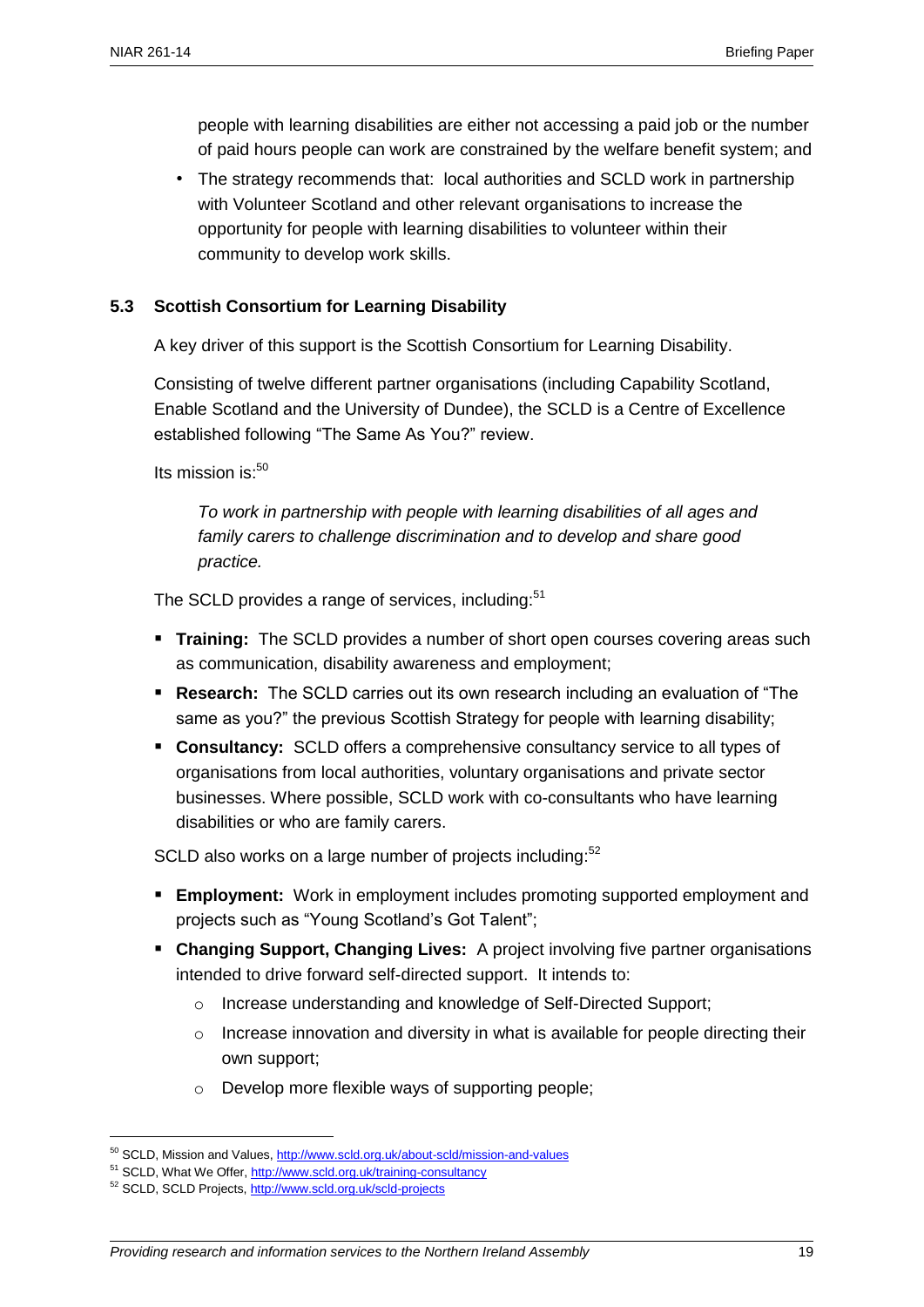- o Develop different ways of working with people who access support;
- o Increase capacity to respond flexibly and implement cultural and organisational change; and
- o Develop more effective commissioning.
- **Citizen Leadership:** project to institute a change of relationship between people who use services and people who provide them. In this new relationship people as citizens take on shared responsibility for making sure services meet their needs;
- **Working with Parents:** The 'Working with Parents' project is part of a wider UK initiative that SCLD have undertaken with a number of partners to make available examples of good practice, accessible information, research findings, policy documents and future events.

The SCLD has also been specified in legislation to produce Official Statistics on people with learning disabilities.<sup>53</sup>

Statistics provided include figures on:

- Adults with learning disabilities known to Scottish local authorities;
- **Employment;**
- Local area co-ordination: and
- **Further education.**

#### **5.4 Local Area Co-ordinators**

Introduced via the "Same as You?" strategy, Local Area Co-ordinators (LACs) are...:

*…a specialist worker dedicated to working with a small number of people using services in one area (to) help people and their families through the current maze of systems.*

By 2013 there were over 80 LACs in twenty local authority areas. Of these, around 75% were employed by the local authority and the remaining by voluntary sector providers.<sup>54</sup>

The core areas of work LACs focus on include:<sup>55</sup>

**Information:** 

- Signposting and guiding;
- Developing relationships; and
- **Planning, empowerment and promoting independent living.**

<sup>&</sup>lt;sup>53</sup> SCLD, Statistics Release: Adults with learning disabilities known to Scottish local authorities 2012, [http://www.scld.org.uk/sites/default/files/bw\\_statistics\\_on\\_adults\\_with\\_learning\\_disabilities\\_known\\_to\\_local\\_authorities\\_2](http://www.scld.org.uk/sites/default/files/bw_statistics_on_adults_with_learning_disabilities_known_to_local_authorities_2012_080813.pdf) [012\\_080813.pdf](http://www.scld.org.uk/sites/default/files/bw_statistics_on_adults_with_learning_disabilities_known_to_local_authorities_2012_080813.pdf)

<sup>&</sup>lt;sup>54</sup> Community Care, April 2012, Local area co-ordinators: the story from Scotland

<sup>&</sup>lt;sup>55</sup> The Scottish Government, June 2013, The Keys to Life,<http://www.scotland.gov.uk/Resource/0042/00424389.pdf>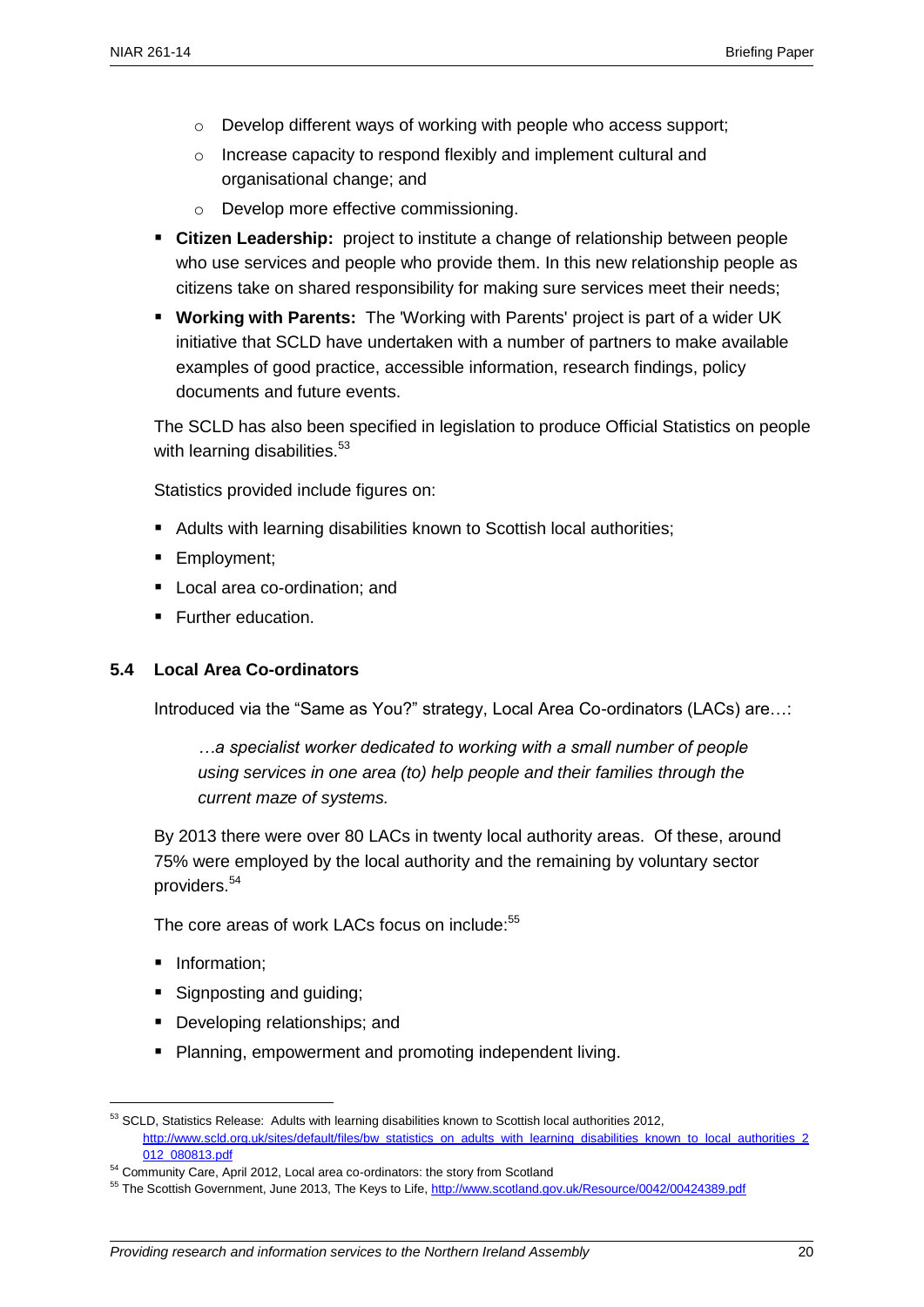There are also differences in spending across local authorities (LAs) with one LA spending seven times as much as the lowest for every person in the total population. A review in 2007 found that the organisational arrangements also varied. For example, some provided services only for adults, whilst others worked on a 'cradle to the grave' basis.

In most cases, people could access the LACs directly, although in a small number of LAs, people had to go through the social work allocations system or a similar 'vetting' procedure.<sup>56</sup>

In 2010 SCLD published a benchmarked framework for LACs with ten principles to be adopted as part of their day to day practice. A further recommendation in the latest strategy for people with learning disability recommended a review and agreement by June 2014 on the scale of the further expansion of LACs.

#### **5.5 Project Example**

#### **Stepping Up**

Stepping Up is operated by ENABLE Scotland and supported young people with a learning disability to plan for the future, develop employability skills and access employment, further education or training.

Established in 2009, Stepping Up:<sup>57</sup>

*Stepping Up takes young people through an initial investigation of the world of work and leads them to think and plan for their future, through to engagement with employers.*

The programme is available for young people aged 14 – 19 with learning disabilities.

Between 2009 and 2013, the programme has: $58$ 

- Helped more than 500 people in 11 local authorities in Scotland;
- Of the 272 young people who have progressed from school, 105 have been supported to find employment;
- 203 young people have progressed to FE Colleges, with 82 attending mainstream vocational courses; and
- **Eight young people have progressed to Modern Apprenticeships.**

<sup>&</sup>lt;sup>56</sup> Scottish Executive, 2007, Evaluation of the Implementation of Local Area Co-ordination in Scotland,

<sup>&</sup>lt;sup>57</sup> Emplovability in Scotland, 30 May 2013, Stepping Up Programme Helps Young People With Learning Disabilities Find Employment, [http://www.employabilityinscotland.com/news-events/latest-news/may-2013/stepping-up-programme-helps](http://www.employabilityinscotland.com/news-events/latest-news/may-2013/stepping-up-programme-helps-young-people-with-learning-disabilities-find-employment/)[young-people-with-learning-disabilities-find-employment/](http://www.employabilityinscotland.com/news-events/latest-news/may-2013/stepping-up-programme-helps-young-people-with-learning-disabilities-find-employment/)

<sup>58</sup> Ibid